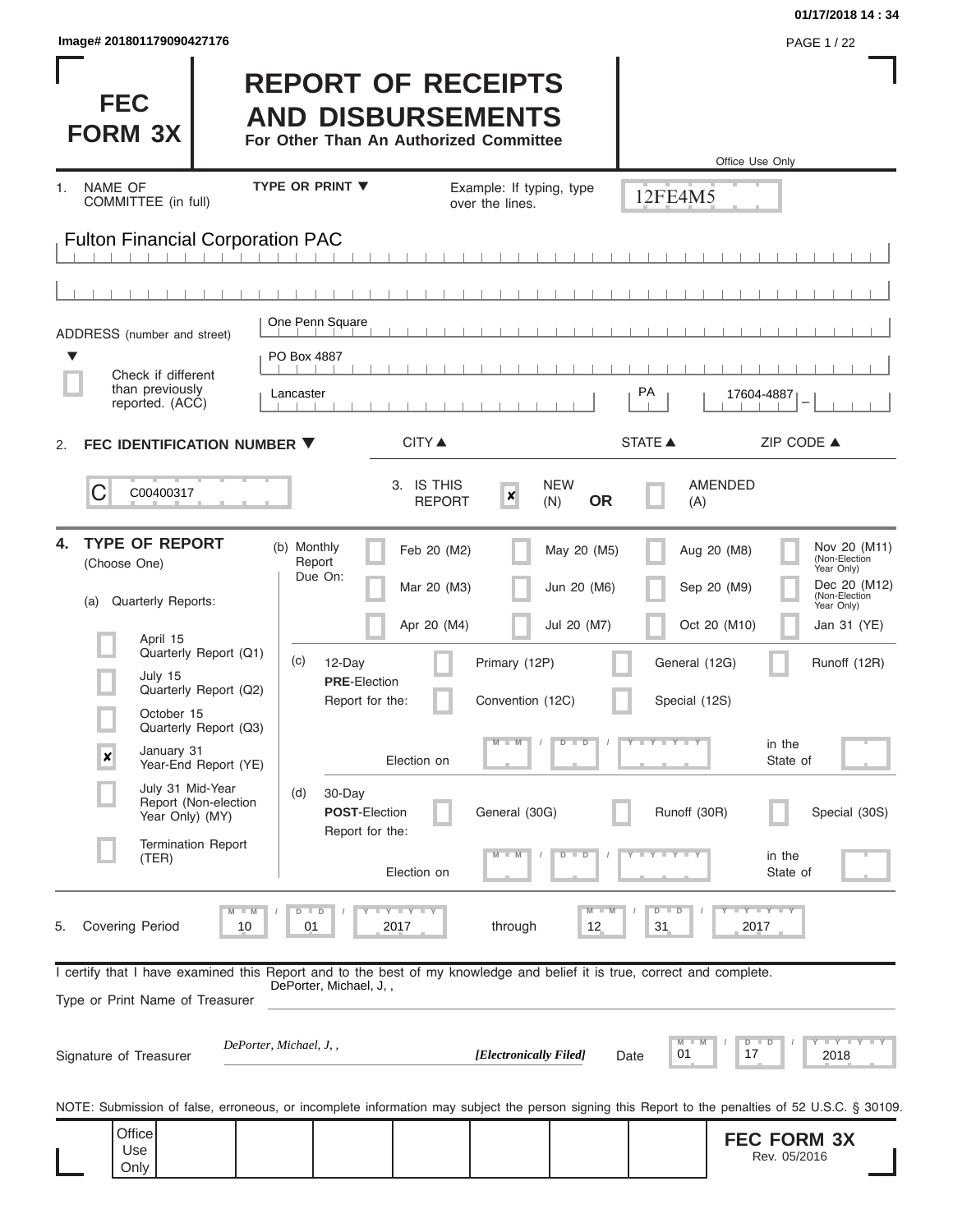|    | Image# 201801179090427177                                                                             |                                                          |                                                                    |
|----|-------------------------------------------------------------------------------------------------------|----------------------------------------------------------|--------------------------------------------------------------------|
|    | FEC Form 3X (Rev. 05/2016)                                                                            | <b>SUMMARY PAGE</b><br>OF RECEIPTS AND DISBURSEMENTS     | Page 2                                                             |
|    | Write or Type Committee Name                                                                          |                                                          |                                                                    |
|    | <b>Fulton Financial Corporation PAC</b>                                                               |                                                          |                                                                    |
|    | $M -$<br>Report Covering the Period:<br>From:                                                         | $Y - Y$<br>$D - I$<br>$\overline{D}$<br>10<br>01<br>2017 | $\blacksquare$<br>Y<br>T<br>$\Box$<br>т<br>12<br>31<br>2017<br>To: |
|    |                                                                                                       | <b>COLUMN A</b><br><b>This Period</b>                    | <b>COLUMN B</b><br><b>Calendar Year-to-Date</b>                    |
| 6. | Cash on Hand<br>(a)<br>$\overline{\mathbf{y}}$<br>January 1,<br>2017                                  |                                                          | 50983.38                                                           |
|    | Cash on Hand at<br>(b)<br>Beginning of Reporting Period                                               | 48396.38                                                 |                                                                    |
|    | Total Receipts (from Line 19)<br>(C)                                                                  | 8463.00                                                  | 58326.00                                                           |
|    | Subtotal (add Lines 6(b) and<br>(d)<br>6(c) for Column A and Lines<br>$6(a)$ and $6(c)$ for Column B) | 56859.38                                                 | 109309.38                                                          |
| 7. | Total Disbursements (from Line 31)                                                                    | 1500.00                                                  | 53950.00                                                           |
| 8. | Cash on Hand at Close of<br><b>Reporting Period</b><br>(subtract Line $7$ from Line $6(d)$ )          | 55359.38                                                 | 55359.38                                                           |
| 9. | Debts and Obligations Owed TO<br>the Committee (Itemize all on<br>Schedule C and/or Schedule D)       | 0.00                                                     |                                                                    |
|    | 10. Debts and Obligations Owed BY<br>the Committee (Itemize all on<br>Schedule C and/or Schedule D)   | 0.00                                                     |                                                                    |

This committee has qualified as a multicandidate committee. (see FEC FORM 1M)

#### **For further information contact:**

Federal Election Commission 999 E Street, NW Washington, DC 20463

Toll Free 800-424-9530 Local 202-694-1100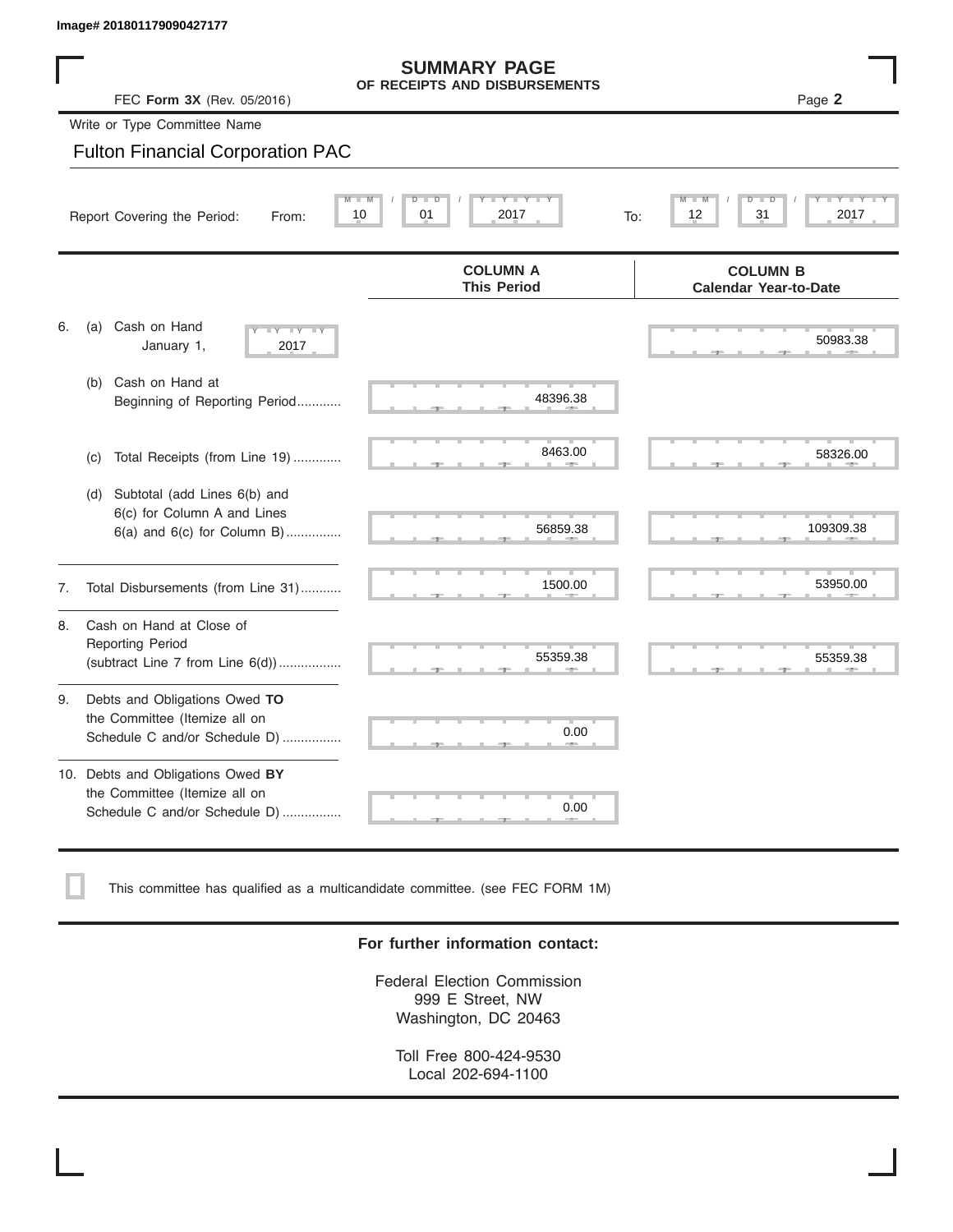#### **DETAILED SUMMARY PAGE**

#### Fulton Financial Corporation PAC

| Image# 201801179090427178                                         |                                                                                                               |                                                                |
|-------------------------------------------------------------------|---------------------------------------------------------------------------------------------------------------|----------------------------------------------------------------|
|                                                                   | <b>DETAILED SUMMARY PAGE</b>                                                                                  |                                                                |
| FEC Form 3X (Rev. 05/2016)                                        | of Receipts                                                                                                   | Page 3                                                         |
| Write or Type Committee Name                                      |                                                                                                               |                                                                |
| <b>Fulton Financial Corporation PAC</b>                           |                                                                                                               |                                                                |
| $M$ $M$<br>10<br>Report Covering the Period:<br>From:             | $\mathbf{I}$ $\mathbf{Y}$ $\mathbf{I}$ $\mathbf{Y}$ $\mathbf{I}$ $\mathbf{Y}$<br>$D$ $D$<br>01<br>2017<br>To: | <b>LEY LEY LE</b><br>$M - M$<br>$D$ $\Box$<br>12<br>31<br>2017 |
| I. Receipts                                                       | <b>COLUMN A</b><br><b>Total This Period</b>                                                                   | <b>COLUMN B</b><br><b>Calendar Year-to-Date</b>                |
| 11. Contributions (other than loans) From:                        |                                                                                                               |                                                                |
| Individuals/Persons Other<br>(a)                                  |                                                                                                               |                                                                |
| <b>Than Political Committees</b>                                  | 6440.00                                                                                                       |                                                                |
| Itemized (use Schedule A)<br>(i)                                  |                                                                                                               | 41500.00                                                       |
|                                                                   | 2023.00                                                                                                       | 15826.00                                                       |
| (iii) TOTAL (add                                                  |                                                                                                               |                                                                |
| Lines $11(a)(i)$ and $(ii)$                                       | 8463.00                                                                                                       | 57326.00                                                       |
|                                                                   |                                                                                                               |                                                                |
| Political Party Committees<br>(b)                                 | 0.00                                                                                                          | 0.00                                                           |
| <b>Other Political Committees</b><br>(C)                          | 0.00                                                                                                          | 0.00                                                           |
| Total Contributions (add Lines                                    |                                                                                                               |                                                                |
| (d)<br>$11(a)(iii)$ , (b), and (c)) (Carry                        |                                                                                                               |                                                                |
|                                                                   | 8463.00                                                                                                       | 57326.00                                                       |
| 12. Transfers From Affiliated/Other                               |                                                                                                               |                                                                |
|                                                                   | 0.00                                                                                                          | 0.00                                                           |
|                                                                   | 0.00                                                                                                          | 0.00                                                           |
|                                                                   |                                                                                                               |                                                                |
|                                                                   |                                                                                                               | 0.00                                                           |
| 14. Loan Repayments Received                                      | 0.00                                                                                                          |                                                                |
| 15. Offsets To Operating Expenditures<br>(Refunds, Rebates, etc.) |                                                                                                               |                                                                |
| (Carry Totals to Line 37, page 5)                                 | 0.00                                                                                                          | 0.00                                                           |
| 16. Refunds of Contributions Made                                 |                                                                                                               |                                                                |
| to Federal Candidates and Other                                   |                                                                                                               |                                                                |
| Political Committees                                              | 0.00                                                                                                          | 1000.00                                                        |
| 17. Other Federal Receipts                                        |                                                                                                               |                                                                |
| 18. Transfers from Non-Federal and Levin Funds                    | 0.00                                                                                                          | 0.00                                                           |
| (a) Non-Federal Account                                           |                                                                                                               |                                                                |
|                                                                   | 0.00                                                                                                          | 0.00                                                           |
|                                                                   |                                                                                                               |                                                                |
| (b) Levin Funds (from Schedule H5)                                | 0.00                                                                                                          | 0.00                                                           |
|                                                                   |                                                                                                               |                                                                |
| (c) Total Transfers (add $18(a)$ and $18(b)$ )                    | 0.00                                                                                                          | 0.00                                                           |
| 19. Total Receipts (add Lines 11(d),                              |                                                                                                               |                                                                |
| 12, 13, 14, 15, 16, 17, and 18(c))▶                               | 8463.00                                                                                                       | 58326.00                                                       |
| 20. Total Federal Receipts                                        |                                                                                                               |                                                                |
| (subtract Line 18(c) from Line 19)▶                               | 8463.00                                                                                                       | 58326.00                                                       |

20. Total Federal Receipts (subtract Line 18(c) from Line 19) ......... $\blacktriangleright$ 

 $\frac{8463.00}{2}$  , ... , ... , ... , ... , ... , ... , ... , ... , ... , ... , ... , ... , ... , ... , ... , ... , ... , ... , ... , ... , ... , ... , ... , ... , ... , ... , ... , ... , ... , ... , ... , ... , ... , ... ,

# 8463.00 58326.00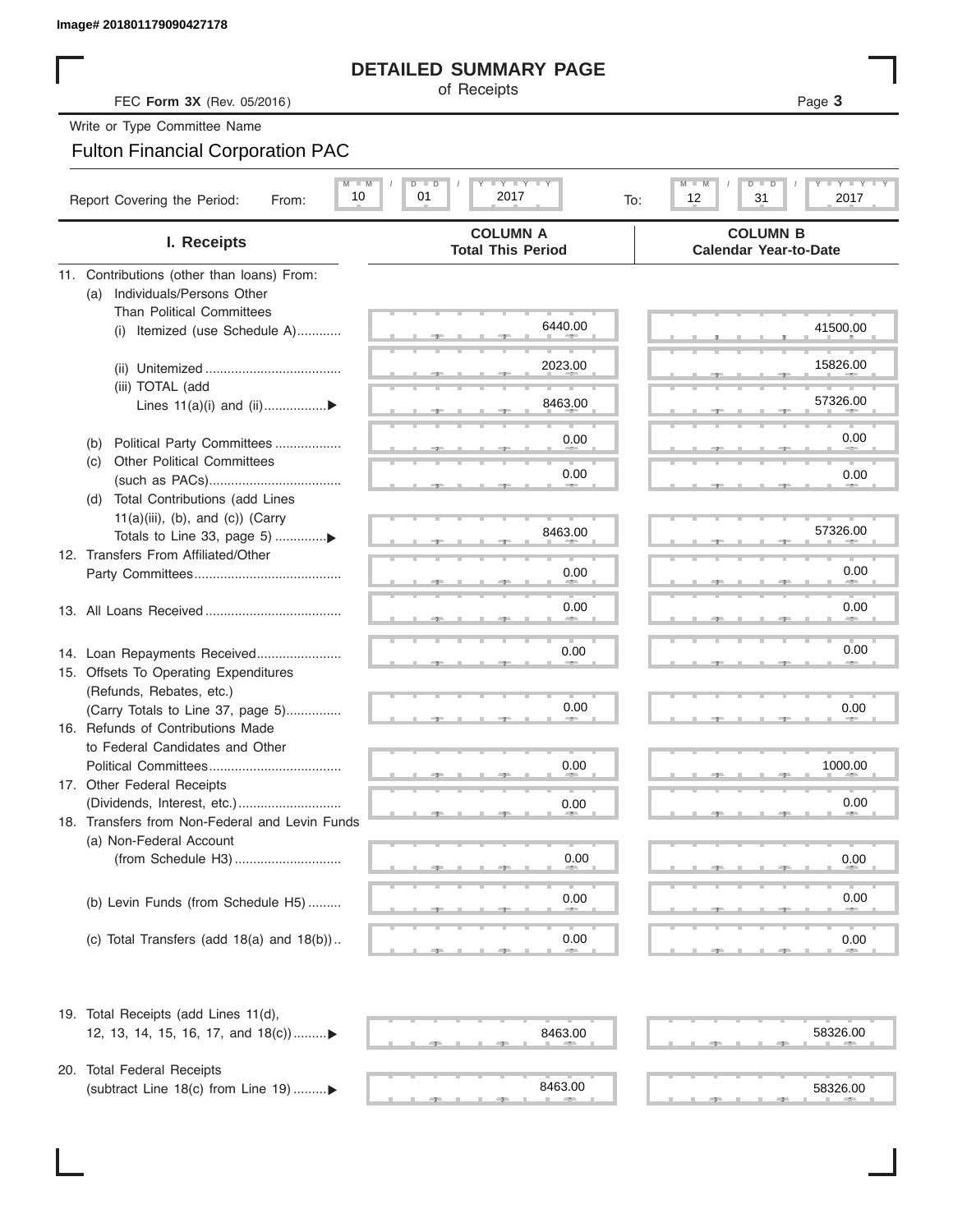I

### **DETAILED SUMMARY PAGE**

of Disbursements

|     | FEC Form 3X (Rev. 05/2016)                                        |                                             | Page 4                                          |  |  |  |
|-----|-------------------------------------------------------------------|---------------------------------------------|-------------------------------------------------|--|--|--|
|     | <b>II. Disbursements</b>                                          | <b>COLUMN A</b><br><b>Total This Period</b> | <b>COLUMN B</b><br><b>Calendar Year-to-Date</b> |  |  |  |
|     | 21. Operating Expenditures:<br>(a) Allocated Federal/Non-Federal  |                                             |                                                 |  |  |  |
|     | Activity (from Schedule H4)                                       |                                             |                                                 |  |  |  |
|     | Federal Share<br>(i)                                              | 0.00                                        | 0.00                                            |  |  |  |
|     |                                                                   |                                             |                                                 |  |  |  |
|     | Non-Federal Share<br>(ii)                                         | 0.00                                        | 0.00                                            |  |  |  |
| (b) | Other Federal Operating                                           | 0.00                                        | 0.00                                            |  |  |  |
|     | (c) Total Operating Expenditures                                  |                                             |                                                 |  |  |  |
|     | (add 21(a)(i), (a)(ii), and (b))                                  | 0.00                                        | 0.00                                            |  |  |  |
|     | 22. Transfers to Affiliated/Other Party                           |                                             |                                                 |  |  |  |
|     |                                                                   | 0.00                                        | 0.00<br><b>Allen</b>                            |  |  |  |
|     | 23. Contributions to                                              | -                                           |                                                 |  |  |  |
|     | Federal Candidates/Committees<br>and Other Political Committees   | 0.00                                        | 38250.00                                        |  |  |  |
|     | 24. Independent Expenditures                                      |                                             |                                                 |  |  |  |
|     | 25. Coordinated Party Expenditures                                | 0.00                                        | 0.00                                            |  |  |  |
|     | $(52 \text{ U.S.C. }$ § 30116(d))                                 |                                             |                                                 |  |  |  |
|     |                                                                   | 0.00<br>and the contract of                 | 0.00                                            |  |  |  |
|     | 26. Loan Repayments Made                                          | 0.00                                        |                                                 |  |  |  |
|     |                                                                   |                                             | 0.00                                            |  |  |  |
|     |                                                                   | 0.00                                        | 0.00                                            |  |  |  |
|     | 28. Refunds of Contributions To:<br>(a) Individuals/Persons Other |                                             |                                                 |  |  |  |
|     | Than Political Committees                                         | 0.00                                        | 0.00                                            |  |  |  |
|     |                                                                   |                                             |                                                 |  |  |  |
| (b) | Political Party Committees                                        | 0.00                                        | 0.00                                            |  |  |  |
| (C) | <b>Other Political Committees</b>                                 |                                             |                                                 |  |  |  |
|     |                                                                   | 0.00                                        | 0.00                                            |  |  |  |
| (d) | <b>Total Contribution Refunds</b>                                 |                                             |                                                 |  |  |  |
|     | (add Lines 28(a), (b), and (c))                                   | 0.00                                        | 0.00                                            |  |  |  |
|     |                                                                   |                                             |                                                 |  |  |  |
|     | 29. Other Disbursements (Including                                |                                             |                                                 |  |  |  |
|     |                                                                   | 1500.00                                     | 15700.00                                        |  |  |  |
|     | 30. Federal Election Activity (52 U.S.C. § 30101(20))             |                                             |                                                 |  |  |  |
|     | (a) Allocated Federal Election Activity                           |                                             |                                                 |  |  |  |
|     | (from Schedule H6)                                                |                                             |                                                 |  |  |  |
|     | (i) Federal Share                                                 | 0.00                                        | 0.00                                            |  |  |  |
|     |                                                                   |                                             |                                                 |  |  |  |
|     |                                                                   | 0.00                                        | 0.00                                            |  |  |  |
| (b) | Federal Election Activity Paid                                    |                                             |                                                 |  |  |  |
|     | Entirely With Federal Funds                                       | 0.00                                        | 0.00                                            |  |  |  |
| (C) | Total Federal Election Activity (add                              |                                             |                                                 |  |  |  |
|     | Lines $30(a)(i)$ , $30(a)(ii)$ and $30(b))$                       | 0.00                                        | 0.00                                            |  |  |  |
|     |                                                                   |                                             |                                                 |  |  |  |
|     | 31. Total Disbursements (add Lines 21(c), 22,                     |                                             |                                                 |  |  |  |
|     | 23, 24, 25, 26, 27, 28(d), 29 and 30(c))                          | 1500.00                                     | 53950.00                                        |  |  |  |
| 32. | <b>Total Federal Disbursements</b>                                |                                             |                                                 |  |  |  |
|     | (subtract Line 21(a)(ii) and Line 30(a)(ii)                       |                                             |                                                 |  |  |  |
|     |                                                                   | 1500.00                                     |                                                 |  |  |  |
|     |                                                                   |                                             | 53950.00                                        |  |  |  |
|     |                                                                   |                                             |                                                 |  |  |  |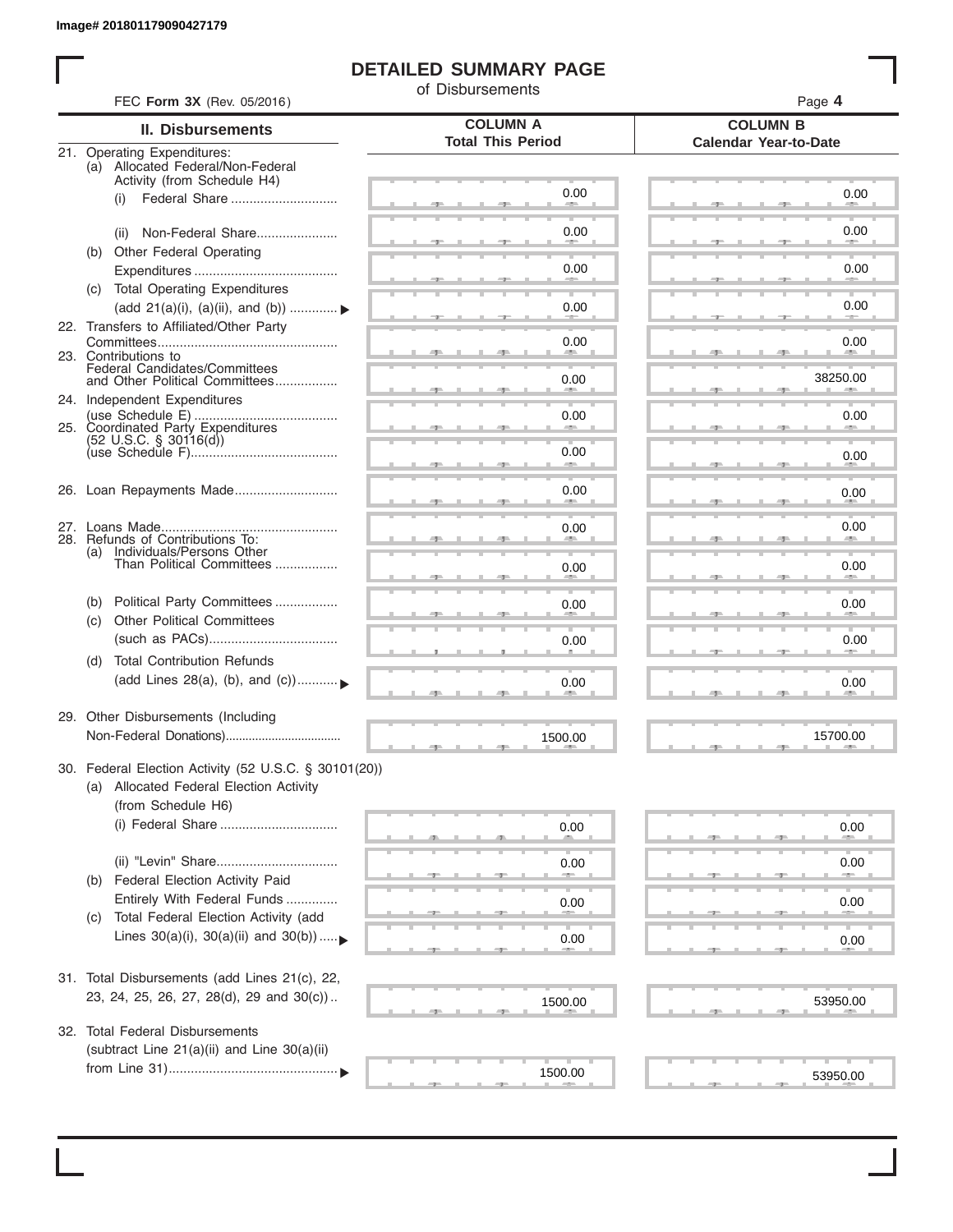I

#### **DETAILED SUMMARY PAGE**

of Disbursements

|                               | III. Net Contributions/                                                        | <b>COLUMN A</b>          | <b>COLUMN B</b>              |  |  |
|-------------------------------|--------------------------------------------------------------------------------|--------------------------|------------------------------|--|--|
| <b>Operating Expenditures</b> |                                                                                | <b>Total This Period</b> | <b>Calendar Year-to-Date</b> |  |  |
|                               | 33. Total Contributions (other than loans)                                     | 8463.00                  | 57326.00                     |  |  |
|                               | 34. Total Contribution Refunds                                                 | 0.00                     | 0.00                         |  |  |
|                               | 35. Net Contributions (other than loans)<br>(subtract Line 34 from Line 33)    | 8463.00                  | 57326.00                     |  |  |
|                               | 36. Total Federal Operating Expenditures<br>(add Line 21(a)(i) and Line 21(b)) | 0.00                     | 0.00                         |  |  |
|                               | 37. Offsets to Operating Expenditures                                          | 0.00                     | 0.00                         |  |  |
|                               | 38. Net Operating Expenditures                                                 | 0.00                     | 0.00                         |  |  |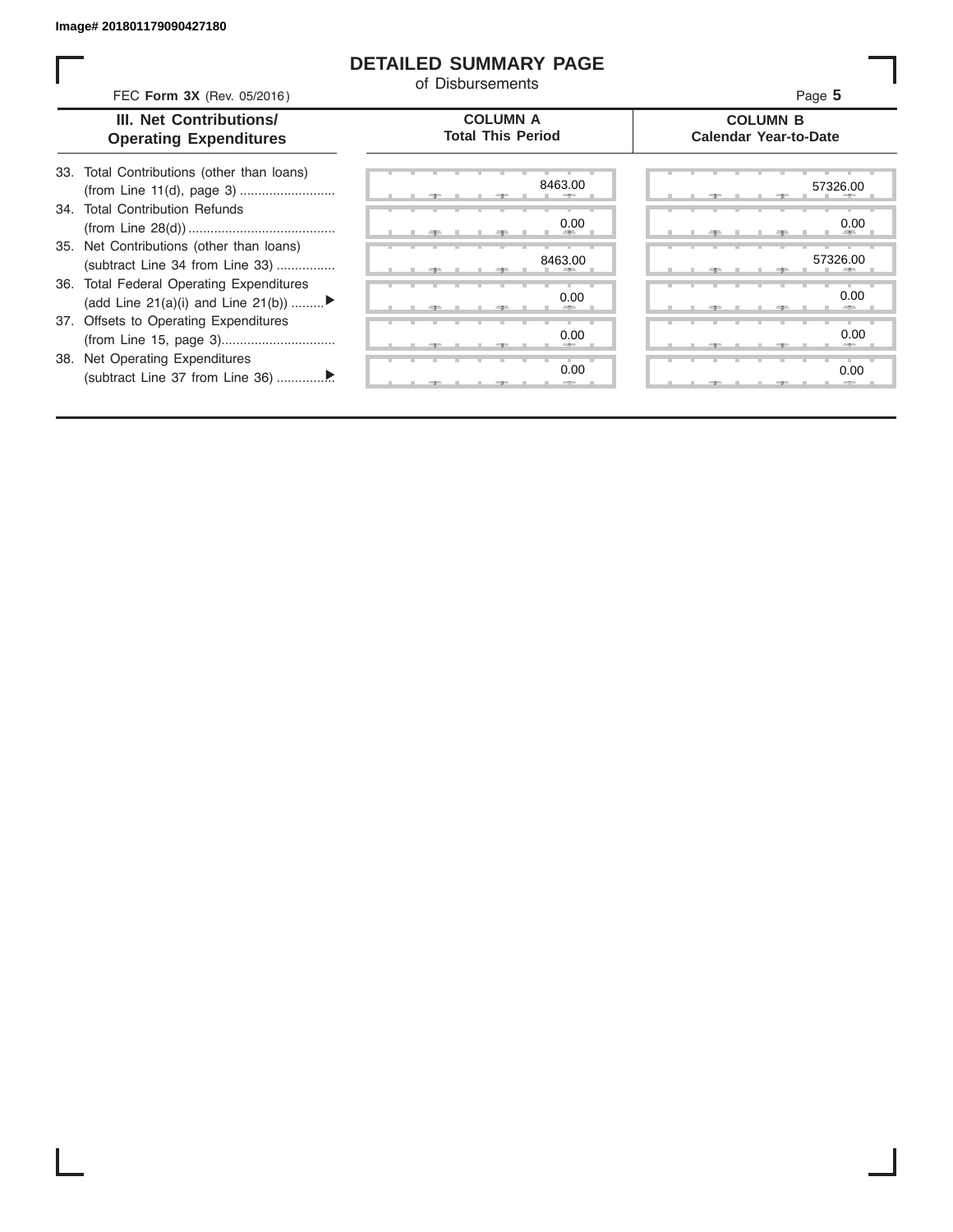|                          | SCHEDULE A (FEC Form 3X) |  |
|--------------------------|--------------------------|--|
| <b>ITEMIZED RECEIPTS</b> |                          |  |

**TOTAL** This Period (last page this line number only)..................................

Use separate schedule(s)<br>for each category of the<br> $\frac{|\mathbf{x}|}{|\mathbf{x}|}$  11a  $\frac{|\mathbf{x}|}{|\mathbf{x}|}$  11b

FOR LINE NUMBER: PAGE 6<br>(check only one)

 $\overline{\mathbf{x}}$  11a

OF 22

 $, \qquad$  420. ▲ ▲ ▲ , , . Aggregate Year-to-Date ▼  $\frac{420.0}{7}$ C C ▲ ▲ ▲ , , . , , . ▲ ▲ ▲ C **M M / D D / Y Y Y Y M M / D D / Y Y Y Y M M / D D / Y Y Y Y**  $\uparrow$  650.0  $, -$  650. Any information copied from such Reports and Statements may not be sold or used by any person for the purpose of soliciting contributions or for commercial purposes, other than using the name and address of any political committee to solicit contributions from such committee. NAME OF COMMITTEE (In Full) **SUBTOTAL** of Receipts This Page (optional)............................................................................ ▼ ▼ Full Name of Individual (Last, First, Middle Initial) or Full Organization Name Mailing Address 96 Delp Road City City Code City State City Receipt For: Primary **General** Other (specify) ▼ Amount of Each Receipt this Period **A.** Date of Receipt Name of Employer (for Individual) Occupation (for Individual) FEC ID number of contributing federal political committee. Full Name of Individual (Last, First, Middle Initial) or Full Organization Name Mailing Address 9 Sadsbury Lane City **State** Zip Code Receipt For: Primary **General** Other (specify) ▼ Amount of Each Receipt this Period **B.** Beam, Carolyn, J, , Aggregate Year-to-Date ▼ Date of Receipt FEC ID number of contributing federal political committee. Full Name of Individual (Last, First, Middle Initial) or Full Organization Name Mailing Address 11 Veterans Way City City State 2012 | State 2012 | Zip Code Receipt For: Primary **General** Other (specify) Amount of Each Receipt this Period **C.** Campbell, David, M, , Aggregate Year-to-Date ▼ Date of Receipt FEC ID number of contributing federal political committee. Detailed Summary Page  $\begin{array}{|c|c|c|c|c|c|}\n\hline\n11a & 11b & 11c & 12 \ \hline\n13 & 14 & 15 & 16\n\end{array}$ |13 | |14 | |15 | |16 | |17 Memo Item Memo Item Memo Item Name of Employer (for Individual) <br>
Fulton Bank<br>
SVP Sales Loader Name of Employer (for Individual) <br> Qccupation (for Individual) Fulton Financial Corporation PAC Agatone, Domenico, Bradley, , 12 | 28 | 2017 City City City City Contents of Each Peace of the Past of Each Peace of the Past of Each Peace of the Past of Each Peace of the Past of Each Peace of the Past of Each Peace of the Past of the Past of the Past of the Past o Fulton Financial Corporation **Vice President** 70.00/pay 420.00 70.00 12 | 28 | 2017 Gap Parameter Parameter Parameter Parameter Parameter Parameter Parameter Parameter Parameter Parameter Parameter<br>Parameter Parameter Parameter Parameter Parameter Parameter Parameter Parameter Parameter Parameter Paramete SVP-Sales Leader 650.00 25.00/pay 175.00  $12 \parallel 28 \parallel 2017$ City **Transaction ID : SA11AI.7943**<br>Malvern PA 19355 Amount of Each Beceint this Pe Fulton Financial Advisors **EVP** 25.00/pay 175.00<br>
(175.00)<br>
(175.00<br>
(175.00<br>
25.00/pay<br>
(650.00 420.00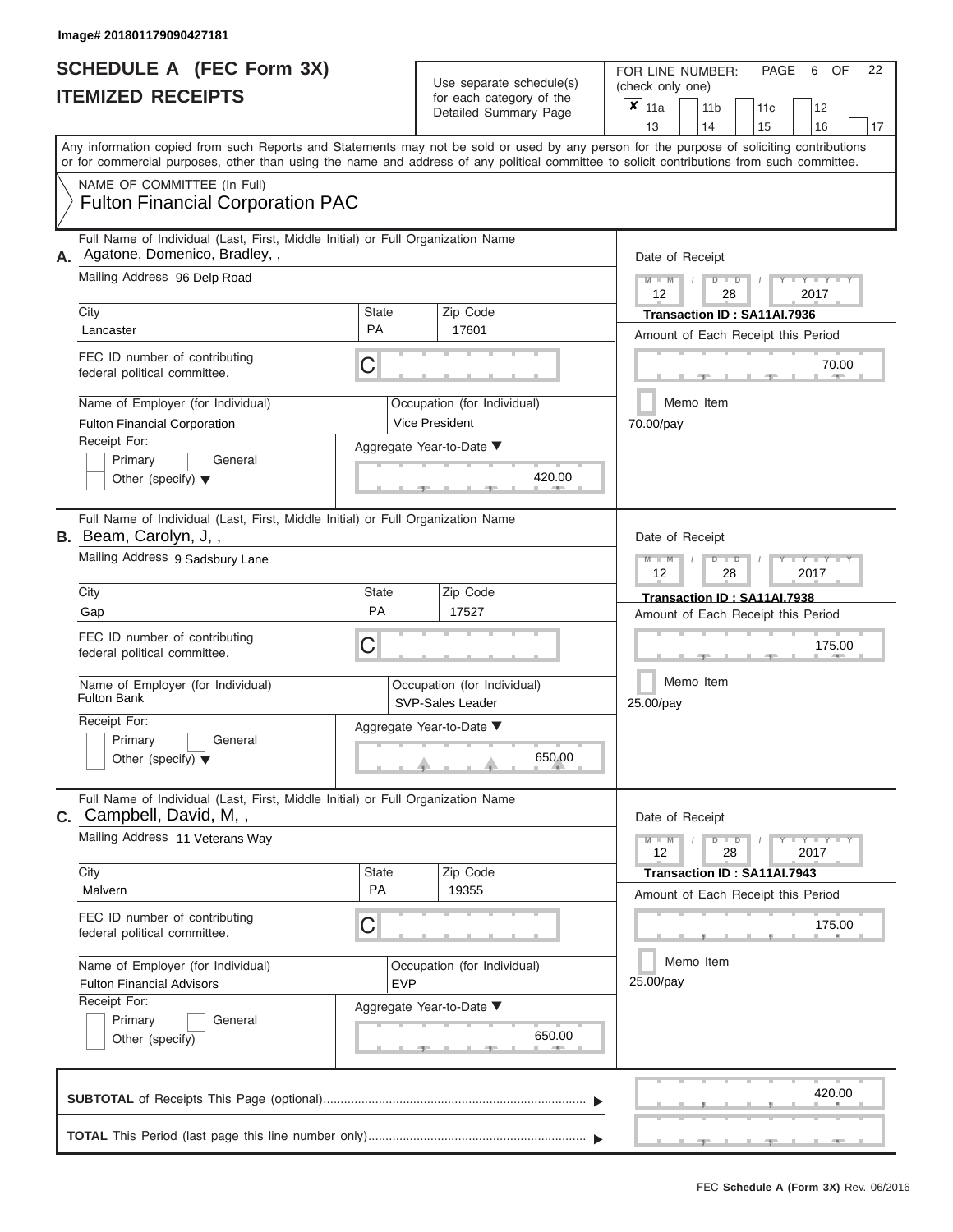| <b>SCHEDULE A (FEC Form 3X)</b> |  |
|---------------------------------|--|
| <b>ITEMIZED RECEIPTS</b>        |  |

FOR LINE NUMBER:<br>(check only one) Use separate schedule(s)<br>for each category of the

|    | IILMILLY REVLII IV                                                                                                                         |                                                      |        | ivi cavii valcyviy vi liic<br>Detailed Summary Page | × | 11a                                             |  | 11 <sub>b</sub>      | 11c                                |  | 12                   |    |  |
|----|--------------------------------------------------------------------------------------------------------------------------------------------|------------------------------------------------------|--------|-----------------------------------------------------|---|-------------------------------------------------|--|----------------------|------------------------------------|--|----------------------|----|--|
|    | Any information copied from such Reports and Statements may not be sold or used by any person for the purpose of soliciting contributions  |                                                      |        |                                                     |   | 13                                              |  | 14                   | 15                                 |  | 16                   | 17 |  |
|    | or for commercial purposes, other than using the name and address of any political committee to solicit contributions from such committee. |                                                      |        |                                                     |   |                                                 |  |                      |                                    |  |                      |    |  |
|    | NAME OF COMMITTEE (In Full)                                                                                                                |                                                      |        |                                                     |   |                                                 |  |                      |                                    |  |                      |    |  |
|    | <b>Fulton Financial Corporation PAC</b>                                                                                                    |                                                      |        |                                                     |   |                                                 |  |                      |                                    |  |                      |    |  |
|    | Full Name of Individual (Last, First, Middle Initial) or Full Organization Name<br>Chivinski, BethAnn, L,,                                 |                                                      |        |                                                     |   |                                                 |  |                      |                                    |  |                      |    |  |
| А. | Mailing Address 4 Parthermore Circle                                                                                                       |                                                      |        |                                                     |   | Date of Receipt                                 |  |                      |                                    |  |                      |    |  |
|    |                                                                                                                                            |                                                      |        |                                                     |   | $M - M$<br>12                                   |  | $D$ $\Box$ $D$<br>28 |                                    |  | $- Y$<br>2017        |    |  |
|    | City                                                                                                                                       | <b>State</b>                                         |        | Zip Code                                            |   | Transaction ID: SA11AI.7946                     |  |                      |                                    |  |                      |    |  |
|    | Lewisberry                                                                                                                                 | <b>PA</b>                                            |        | 17339                                               |   |                                                 |  |                      | Amount of Each Receipt this Period |  |                      |    |  |
|    | FEC ID number of contributing<br>federal political committee.                                                                              | C                                                    |        |                                                     |   |                                                 |  |                      |                                    |  | 175.00<br><b>AND</b> |    |  |
|    | Name of Employer (for Individual)                                                                                                          |                                                      |        | Occupation (for Individual)                         |   |                                                 |  | Memo Item            |                                    |  |                      |    |  |
|    | <b>Fulton Financial Corporation</b>                                                                                                        |                                                      |        | <b>Chief Audit Executive</b>                        |   | 25.00/pay                                       |  |                      |                                    |  |                      |    |  |
|    | Receipt For:                                                                                                                               |                                                      |        | Aggregate Year-to-Date ▼                            |   |                                                 |  |                      |                                    |  |                      |    |  |
|    | Primary<br>General<br>Other (specify) $\blacktriangledown$                                                                                 |                                                      |        | 650.00                                              |   |                                                 |  |                      |                                    |  |                      |    |  |
|    |                                                                                                                                            |                                                      |        | <b>CONTRACTOR</b>                                   |   |                                                 |  |                      |                                    |  |                      |    |  |
|    | Full Name of Individual (Last, First, Middle Initial) or Full Organization Name<br>B. Cohn, Paul, D,,                                      |                                                      |        |                                                     |   | Date of Receipt                                 |  |                      |                                    |  |                      |    |  |
|    | Mailing Address 62 Brookfield Drive                                                                                                        |                                                      |        | $M - M$<br>$D$ $D$<br>$-Y$<br>12<br>28<br>2017      |   |                                                 |  |                      |                                    |  |                      |    |  |
|    | City                                                                                                                                       | <b>State</b>                                         |        | Zip Code                                            |   |                                                 |  |                      | Transaction ID: SA11AI.7947        |  |                      |    |  |
|    | Fleetwood                                                                                                                                  | PA                                                   |        | 19522                                               |   |                                                 |  |                      | Amount of Each Receipt this Period |  |                      |    |  |
|    | FEC ID number of contributing<br>federal political committee.                                                                              | С                                                    |        |                                                     |   | 140.00                                          |  |                      |                                    |  |                      |    |  |
|    | Name of Employer (for Individual)<br><b>Fulton Financial Advisors</b>                                                                      | Occupation (for Individual)<br>Senior Vice President |        |                                                     |   | Memo Item<br>20.00/pay                          |  |                      |                                    |  |                      |    |  |
|    | Receipt For:                                                                                                                               |                                                      |        | Aggregate Year-to-Date ▼                            |   |                                                 |  |                      |                                    |  |                      |    |  |
|    | Primary<br>General<br>Other (specify) $\blacktriangledown$                                                                                 |                                                      | 520.00 |                                                     |   |                                                 |  |                      |                                    |  |                      |    |  |
|    |                                                                                                                                            |                                                      |        |                                                     |   |                                                 |  |                      |                                    |  |                      |    |  |
| C. | Full Name of Individual (Last, First, Middle Initial) or Full Organization Name<br>Collins, Robert, M,,                                    |                                                      |        |                                                     |   | Date of Receipt                                 |  |                      |                                    |  |                      |    |  |
|    | Mailing Address 143 Cann Road                                                                                                              |                                                      |        |                                                     |   | $M - M$<br>Y TYT<br>$D$ $D$<br>12<br>28<br>2017 |  |                      |                                    |  |                      |    |  |
|    | City<br>Neward                                                                                                                             | <b>State</b><br>DE                                   |        | Zip Code<br>19702                                   |   |                                                 |  |                      | Transaction ID: SA11AI.7949        |  |                      |    |  |
|    |                                                                                                                                            |                                                      |        |                                                     |   |                                                 |  |                      | Amount of Each Receipt this Period |  |                      |    |  |
|    | FEC ID number of contributing<br>federal political committee.                                                                              | С                                                    |        |                                                     |   |                                                 |  |                      |                                    |  | 70.00                |    |  |
|    | Name of Employer (for Individual)                                                                                                          |                                                      |        | Occupation (for Individual)                         |   |                                                 |  | Memo Item            |                                    |  |                      |    |  |
|    | <b>Fulton Bank</b>                                                                                                                         |                                                      |        | Vice President                                      |   | 10.00/pay                                       |  |                      |                                    |  |                      |    |  |
|    | Receipt For:<br>Primary<br>General                                                                                                         |                                                      |        | Aggregate Year-to-Date ▼                            |   |                                                 |  |                      |                                    |  |                      |    |  |
|    | Other (specify)                                                                                                                            |                                                      |        | 260.00                                              |   |                                                 |  |                      |                                    |  |                      |    |  |
|    |                                                                                                                                            |                                                      |        |                                                     |   |                                                 |  |                      |                                    |  | 385.00               |    |  |
|    |                                                                                                                                            |                                                      |        |                                                     |   |                                                 |  |                      |                                    |  |                      |    |  |

PAGE 7 OF 22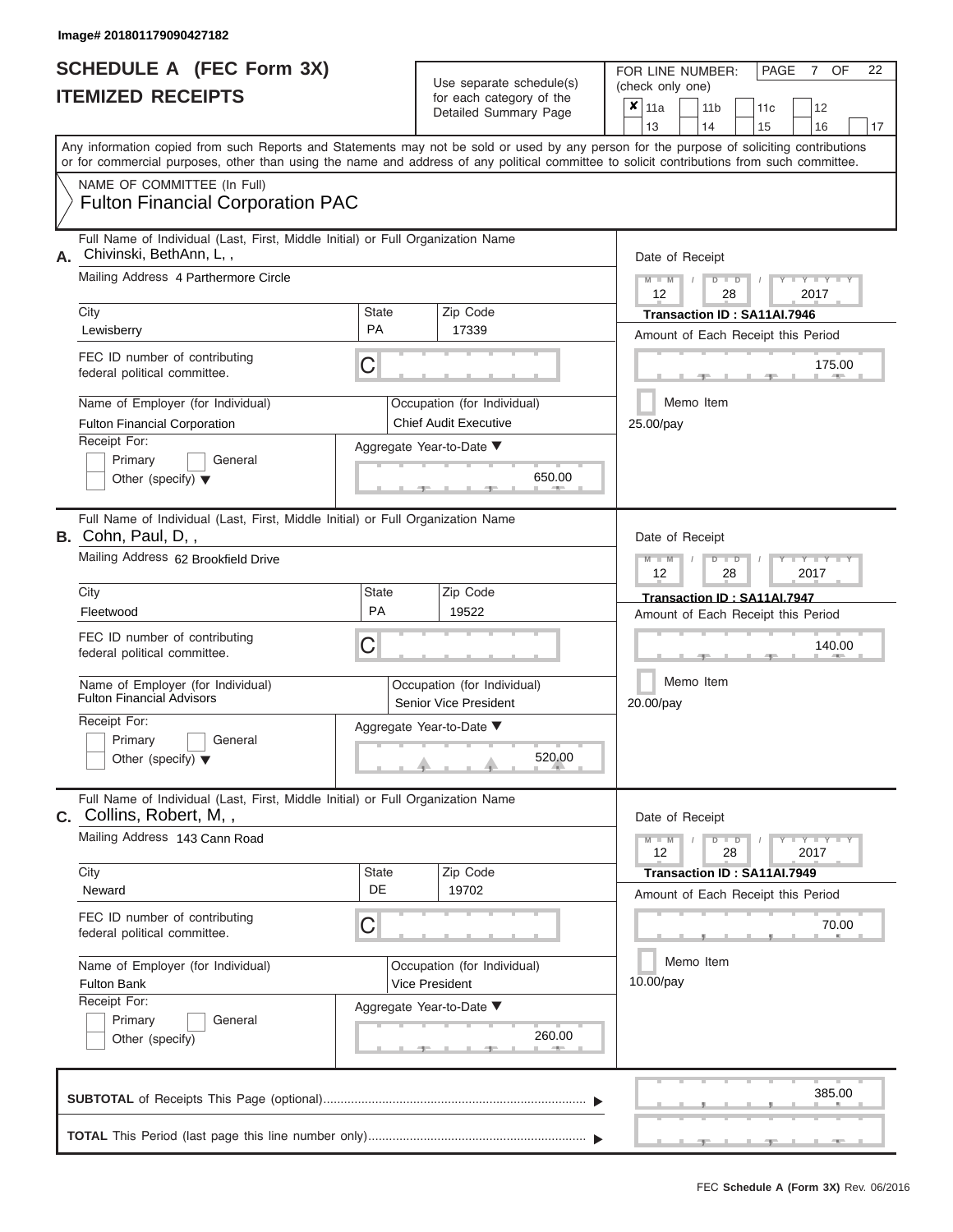|                          | <b>SCHEDULE A (FEC Form 3X)</b> |
|--------------------------|---------------------------------|
| <b>ITEMIZED RECEIPTS</b> |                                 |

Use separate schedule(s) (check only one) for each category of the

FOR LINE NUMBER:<br>(check only one)

PAGE 8 OF 22

|    | IIEMIZED RECEIPIS                                                                                                                                                                                                                                                                                                                                                                                              |                         | for each category of the<br>Detailed Summary Page                                                                              | ×<br>11a<br>11 <sub>b</sub><br>11c<br>12<br>13<br>14<br>15<br>16<br>17                                                                                                                                                                                                                  |
|----|----------------------------------------------------------------------------------------------------------------------------------------------------------------------------------------------------------------------------------------------------------------------------------------------------------------------------------------------------------------------------------------------------------------|-------------------------|--------------------------------------------------------------------------------------------------------------------------------|-----------------------------------------------------------------------------------------------------------------------------------------------------------------------------------------------------------------------------------------------------------------------------------------|
|    |                                                                                                                                                                                                                                                                                                                                                                                                                |                         |                                                                                                                                | Any information copied from such Reports and Statements may not be sold or used by any person for the purpose of soliciting contributions<br>or for commercial purposes, other than using the name and address of any political committee to solicit contributions from such committee. |
|    | NAME OF COMMITTEE (In Full)<br><b>Fulton Financial Corporation PAC</b>                                                                                                                                                                                                                                                                                                                                         |                         |                                                                                                                                |                                                                                                                                                                                                                                                                                         |
| А. | Full Name of Individual (Last, First, Middle Initial) or Full Organization Name<br>Demko, Chrisrtopher, L,,<br>Mailing Address 5 Chukar Court<br>City<br>Lancaster<br>FEC ID number of contributing<br>federal political committee.<br>Name of Employer (for Individual)<br><b>Fulton Financial Corporation</b><br>Receipt For:<br>Primary<br>General<br>Other (specify) $\blacktriangledown$                  | <b>State</b><br>PA<br>C | Zip Code<br>17602<br>Occupation (for Individual)<br>SVP-Corporate Workout Manager<br>Aggregate Year-to-Date ▼<br>520.00        | Date of Receipt<br>$Y - Y - I$<br>D<br>D<br>2017<br>12<br>28<br>Transaction ID: SA11AI.7952<br>Amount of Each Receipt this Period<br>140.00<br>Memo Item<br>20.00/pay                                                                                                                   |
|    | Full Name of Individual (Last, First, Middle Initial) or Full Organization Name<br><b>B.</b> Feilmeier, Joseph, R,,<br>Mailing Address 222 Harpel Drive<br>City<br>Perkesie<br>FEC ID number of contributing<br>federal political committee.<br>Name of Employer (for Individual)<br><b>Fulton Bank</b><br>Receipt For:<br>Primary<br>General                                                                  | <b>State</b><br>PA<br>C | Zip Code<br>18944<br>Occupation (for Individual)<br><b>Divisional President</b><br>Aggregate Year-to-Date ▼<br>440.00          | Date of Receipt<br>$Y - Y - I$<br>⊃<br>D<br>2017<br>12<br>28<br>Transaction ID: SA11AI.7954<br>Amount of Each Receipt this Period<br>140.00<br>Memo Item<br>20.00/pay                                                                                                                   |
|    | Other (specify) $\blacktriangledown$<br>Full Name of Individual (Last, First, Middle Initial) or Full Organization Name<br>C. Firestine, Michael, H,,<br>Mailing Address 4520 Conrad Weiser Parkway<br>City<br>Womelsdorg<br>FEC ID number of contributing<br>federal political committee.<br>Name of Employer (for Individual)<br><b>Fulton Bank</b><br>Receipt For:<br>Primary<br>General<br>Other (specify) | <b>State</b><br>PA<br>C | Zip Code<br>19567<br>Occupation (for Individual)<br>SVP - Sr Commercial Relationship Mgr<br>Aggregate Year-to-Date ▼<br>910.00 | Date of Receipt<br>Y I Y I<br>$M - M$<br>D<br>$\blacksquare$<br>28<br>2017<br>12<br>Transaction ID: SA11AI.7955<br>Amount of Each Receipt this Period<br>245.00<br>Memo Item<br>35.00/pay                                                                                               |
|    |                                                                                                                                                                                                                                                                                                                                                                                                                |                         |                                                                                                                                | 525.00                                                                                                                                                                                                                                                                                  |

**TOTAL** This Period (last page this line number only)............................................................... ▼ ▼ ×. ▲ ▲ ▲ , , .

÷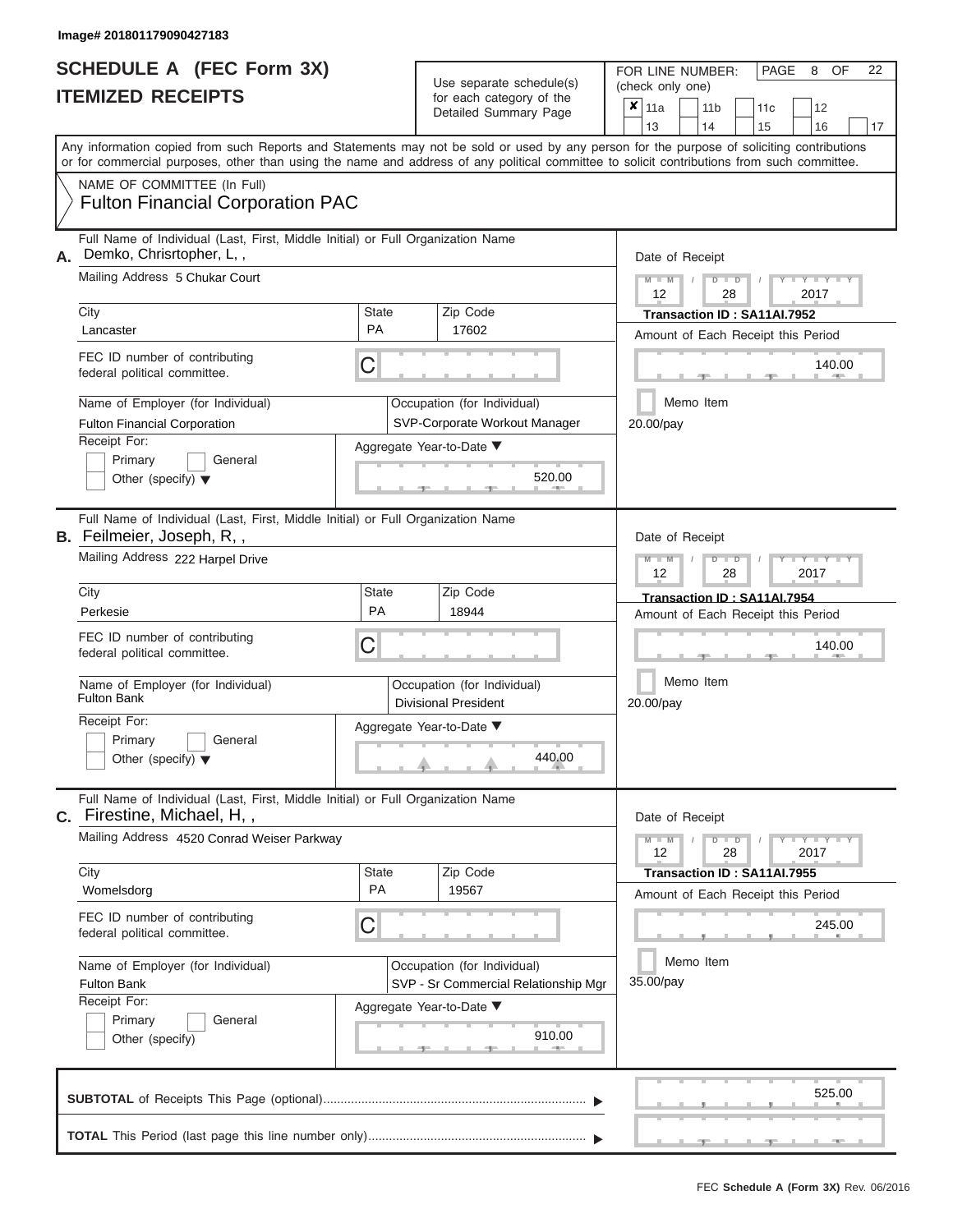|                          | <b>SCHEDULE A (FEC Form 3X)</b> |
|--------------------------|---------------------------------|
| <b>ITEMIZED RECEIPTS</b> |                                 |

Use separate schedule(s) (check only one)<br>for each category of the  $\begin{array}{|c|c|c|c|c|}\n\hline\n\text{Initial Summary goes} & & \text{with } & \text{with } & \text{with } & \text{with } & \text{with } & \text{with } & \text{with } & \text{with } & \text{with } & \text{with } & \text{with } & \text{with } & \text{with } & \text{with } & \text{with } & \text{with } & \text{with } & \text{with } & \text{with } & \text{with } & \text$ 

FOR LINE NUMBER:

PAGE 9 OF 22

|    | <u>IIEMIZED RECEIPIS</u>                                                                                                                                                                                                                                                                | for each category of the<br>Detailed Summary Page        |                                    |                                                |                                                                   |           | 11a |                                                                             | 11 <sub>b</sub><br>14          | 11c<br>15                                                         | 12<br>16          | 17 |  |  |  |  |  |  |  |  |  |
|----|-----------------------------------------------------------------------------------------------------------------------------------------------------------------------------------------------------------------------------------------------------------------------------------------|----------------------------------------------------------|------------------------------------|------------------------------------------------|-------------------------------------------------------------------|-----------|-----|-----------------------------------------------------------------------------|--------------------------------|-------------------------------------------------------------------|-------------------|----|--|--|--|--|--|--|--|--|--|
|    | Any information copied from such Reports and Statements may not be sold or used by any person for the purpose of soliciting contributions<br>or for commercial purposes, other than using the name and address of any political committee to solicit contributions from such committee. |                                                          |                                    | 13                                             |                                                                   |           |     |                                                                             |                                |                                                                   |                   |    |  |  |  |  |  |  |  |  |  |
|    | NAME OF COMMITTEE (In Full)<br><b>Fulton Financial Corporation PAC</b>                                                                                                                                                                                                                  |                                                          |                                    |                                                |                                                                   |           |     |                                                                             |                                |                                                                   |                   |    |  |  |  |  |  |  |  |  |  |
| А. | Full Name of Individual (Last, First, Middle Initial) or Full Organization Name<br>Gagnon, Brett, J,,                                                                                                                                                                                   |                                                          |                                    |                                                |                                                                   |           |     |                                                                             | Date of Receipt                |                                                                   |                   |    |  |  |  |  |  |  |  |  |  |
|    | Mailing Address 40 Hickory Lane                                                                                                                                                                                                                                                         |                                                          |                                    |                                                |                                                                   | 12        |     |                                                                             | 28                             |                                                                   | $Y - Y$<br>2017   |    |  |  |  |  |  |  |  |  |  |
|    | City<br>Bernville                                                                                                                                                                                                                                                                       | <b>State</b><br><b>PA</b>                                |                                    | Zip Code<br>19506                              | Transaction ID: SA11AI.7956<br>Amount of Each Receipt this Period |           |     |                                                                             |                                |                                                                   |                   |    |  |  |  |  |  |  |  |  |  |
|    | FEC ID number of contributing<br>federal political committee.                                                                                                                                                                                                                           | C                                                        |                                    | 140.00                                         |                                                                   |           |     |                                                                             |                                |                                                                   |                   |    |  |  |  |  |  |  |  |  |  |
|    | Name of Employer (for Individual)                                                                                                                                                                                                                                                       |                                                          |                                    | Occupation (for Individual)                    | Memo Item<br>20.00/pay                                            |           |     |                                                                             |                                |                                                                   |                   |    |  |  |  |  |  |  |  |  |  |
|    | Receipt For:<br>Primary<br>General<br>Other (specify) $\blacktriangledown$                                                                                                                                                                                                              |                                                          |                                    | Aggregate Year-to-Date ▼<br>360.00             |                                                                   |           |     |                                                                             |                                |                                                                   |                   |    |  |  |  |  |  |  |  |  |  |
|    | Full Name of Individual (Last, First, Middle Initial) or Full Organization Name<br><b>B.</b> Giustini, Louis, J,,                                                                                                                                                                       |                                                          |                                    |                                                |                                                                   |           |     |                                                                             | Date of Receipt                |                                                                   |                   |    |  |  |  |  |  |  |  |  |  |
|    | Mailing Address 1947 Castlegreen Drive                                                                                                                                                                                                                                                  |                                                          |                                    |                                                |                                                                   |           |     | Y<br>T<br>$\overline{D}$<br>2017<br>12<br>28<br>Transaction ID: SA11AI.7957 |                                |                                                                   |                   |    |  |  |  |  |  |  |  |  |  |
|    | City<br>Greensburg                                                                                                                                                                                                                                                                      | <b>State</b><br><b>PA</b>                                |                                    |                                                |                                                                   |           |     | Amount of Each Receipt this Period                                          |                                |                                                                   |                   |    |  |  |  |  |  |  |  |  |  |
|    | FEC ID number of contributing<br>federal political committee.                                                                                                                                                                                                                           | С                                                        |                                    |                                                |                                                                   |           |     |                                                                             | 140.00                         |                                                                   |                   |    |  |  |  |  |  |  |  |  |  |
|    | Name of Employer (for Individual)<br>The Columbia Bank                                                                                                                                                                                                                                  | Occupation (for Individual)<br><b>Regional President</b> | Memo Item<br>20.00/pay             |                                                |                                                                   |           |     |                                                                             |                                |                                                                   |                   |    |  |  |  |  |  |  |  |  |  |
|    | Receipt For:<br>Primary<br>General<br>Other (specify) $\blacktriangledown$                                                                                                                                                                                                              |                                                          | Aggregate Year-to-Date ▼<br>580.00 |                                                |                                                                   |           |     |                                                                             |                                |                                                                   |                   |    |  |  |  |  |  |  |  |  |  |
|    | Full Name of Individual (Last, First, Middle Initial) or Full Organization Name<br><b>C.</b> Hanson, David, , ,                                                                                                                                                                         |                                                          |                                    |                                                |                                                                   |           |     |                                                                             | Date of Receipt                |                                                                   |                   |    |  |  |  |  |  |  |  |  |  |
|    | Mailing Address 2017 Millersville Pike                                                                                                                                                                                                                                                  |                                                          |                                    |                                                |                                                                   |           | 12  |                                                                             | $\overline{D}$<br>$\Box$<br>28 |                                                                   | $Y = Y =$<br>2017 |    |  |  |  |  |  |  |  |  |  |
|    | City<br>Lancaster                                                                                                                                                                                                                                                                       | State<br>PA                                              |                                    | Zip Code<br>17603                              |                                                                   |           |     |                                                                             |                                | Transaction ID: SA11AI.7958<br>Amount of Each Receipt this Period |                   |    |  |  |  |  |  |  |  |  |  |
|    | FEC ID number of contributing<br>federal political committee.                                                                                                                                                                                                                           | С                                                        |                                    |                                                |                                                                   |           |     |                                                                             |                                |                                                                   | 175.00            |    |  |  |  |  |  |  |  |  |  |
|    | Name of Employer (for Individual)<br><b>Fulton Financial Advisors</b>                                                                                                                                                                                                                   |                                                          |                                    | Occupation (for Individual)<br>President & CEO |                                                                   | 25.00/pay |     |                                                                             | Memo Item                      |                                                                   |                   |    |  |  |  |  |  |  |  |  |  |
|    | Receipt For:<br>Primary<br>General<br>Other (specify)                                                                                                                                                                                                                                   | Aggregate Year-to-Date ▼<br>650.00                       |                                    |                                                |                                                                   |           |     |                                                                             |                                |                                                                   |                   |    |  |  |  |  |  |  |  |  |  |
|    |                                                                                                                                                                                                                                                                                         |                                                          |                                    |                                                |                                                                   |           |     |                                                                             |                                |                                                                   | 455.00            |    |  |  |  |  |  |  |  |  |  |
|    |                                                                                                                                                                                                                                                                                         |                                                          |                                    |                                                |                                                                   |           |     |                                                                             |                                |                                                                   |                   |    |  |  |  |  |  |  |  |  |  |

FEC **Schedule A (Form 3X)** Rev. 06/2016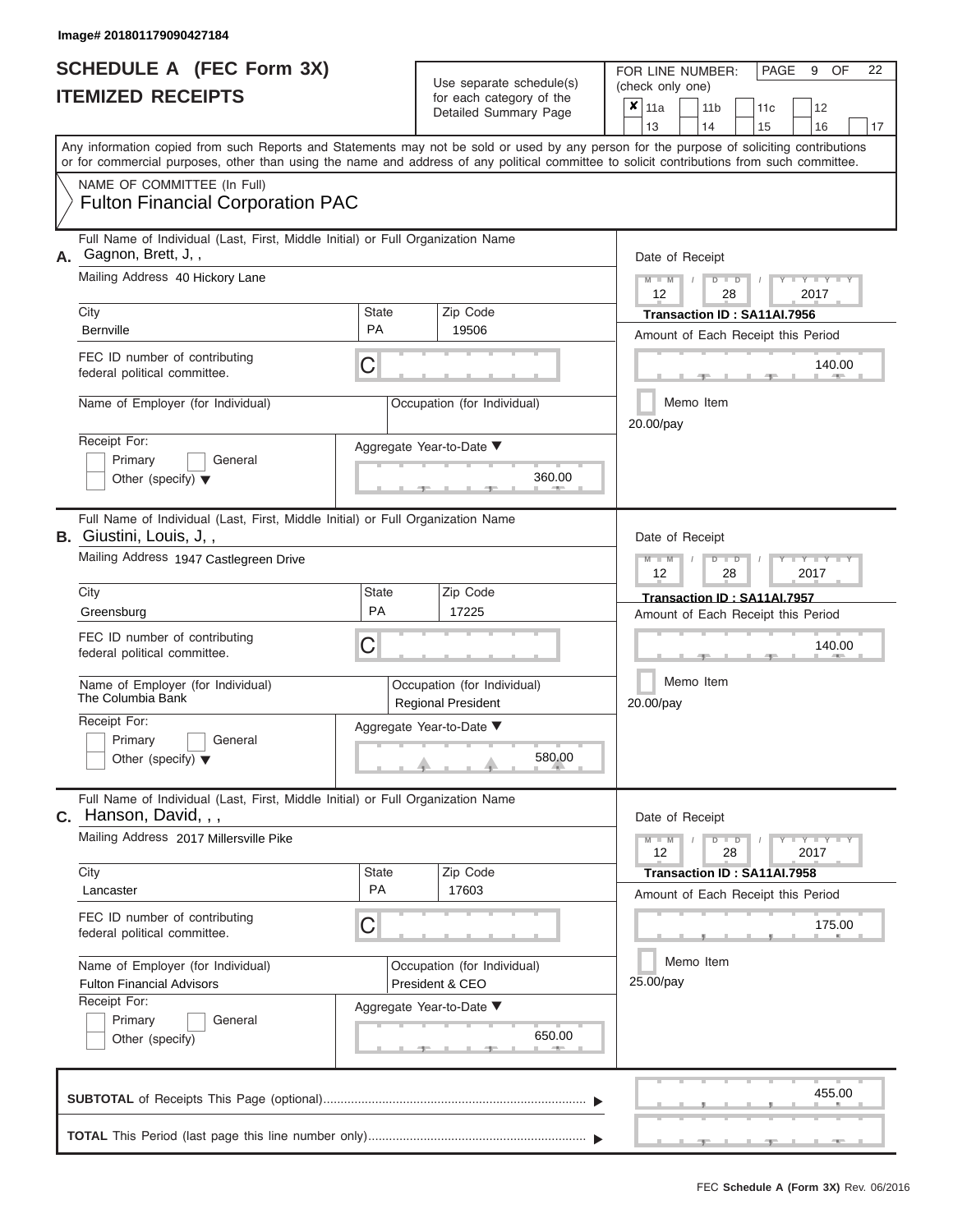| <b>SCHEDULE A (FEC Form 3X)</b> |  |
|---------------------------------|--|
| <b>ITEMIZED RECEIPTS</b>        |  |

FOR LINE NUMBER: PAGE<br>(check only one) Use separate schedule(s)<br>for each category of the<br> $\frac{|\mathbf{x}|}{|\mathbf{x}|}$  11a  $\frac{|\mathbf{x}|}{|\mathbf{x}|}$  11b

 $\overline{\mathbf{x}}$  11a

 $, \qquad$  350. ▲ ▲ ▲ , , . Aggregate Year-to-Date ▼  $\frac{260.01}{2}$ C C ▲ ▲ ▲ , , . , , .  $\frac{440.0}{2}$ C **M M / D D / Y Y Y Y M M / D D / Y Y Y Y M M / D D / Y Y Y Y**  $\uparrow$  , . . . . 440.0  $, -$  440. Any information copied from such Reports and Statements may not be sold or used by any person for the purpose of soliciting contributions or for commercial purposes, other than using the name and address of any political committee to solicit contributions from such committee. NAME OF COMMITTEE (In Full) **SUBTOTAL** of Receipts This Page (optional)............................................................................ Full Name of Individual (Last, First, Middle Initial) or Full Organization Name Mailing Address 532 Hummingbird Drive City City Code City State City State  $\sim$  2ip Code Receipt For: Primary **General** Other (specify) ▼ Amount of Each Receipt this Period **A.** Date of Receipt Name of Employer (for Individual) Occupation (for Individual) FEC ID number of contributing federal political committee. Full Name of Individual (Last, First, Middle Initial) or Full Organization Name Mailing Address 353 Harvest Drive City **State** Zip Code Receipt For: Primary **General** Other (specify) ▼ Amount of Each Receipt this Period **B.** Kepler, William, T, , Aggregate Year-to-Date ▼ Date of Receipt FEC ID number of contributing federal political committee. Full Name of Individual (Last, First, Middle Initial) or Full Organization Name Mailing Address 1326 Hammock Way City City City State 2 | State Zip Code Receipt For: Primary **General** Other (specify) Amount of Each Receipt this Period **C.** Killen, Sean, M, , Aggregate Year-to-Date ▼ Date of Receipt FEC ID number of contributing federal political committee. Detailed Summary Page  $\begin{array}{|c|c|c|c|c|c|}\n\hline\n11a & 11b & 11c & 12 \ \hline\n13 & 14 & 15 & 16\n\end{array}$ |13 | |14 | |15 | |16 | |17 Memo Item Memo Item Memo Item Name of Employer (for Individual)  $\vert$  Occupation (for Individual) Name of Employer (for Individual) <br> Qccupation (for Individual) Fulton Financial Corporation PAC Hironimus, Robert, , , 12 | 28 | 2017 City **City** City **City** City **PA** 17543 **Transaction ID : SA11AI.7959**<br>
Lititz Lititz **PA** 17543 **PA** 17543 **Amount of Each Beceipt this Pe** Fulton Mortgage Company **CRA** Sales Manager 10.00/pay 260.00 12 | 28 | 2017 Lity<br>Lititz **PA** 17543 **PA** 17543 **Amount of Each Beceipt this Property** Fulton Bank EVP 440.00 20.00/pay 140.00  $12 \parallel 28 \parallel 2017$ Lancaster PA 17601-4659 **Transaction ID : SA11AI.7963** Fulton Bank **VP-Group Manager** 20.00/pay 440.00 140.00 350.00

|  |  |  |  | _________ |  |  |
|--|--|--|--|-----------|--|--|
|  |  |  |  |           |  |  |

10 OF 22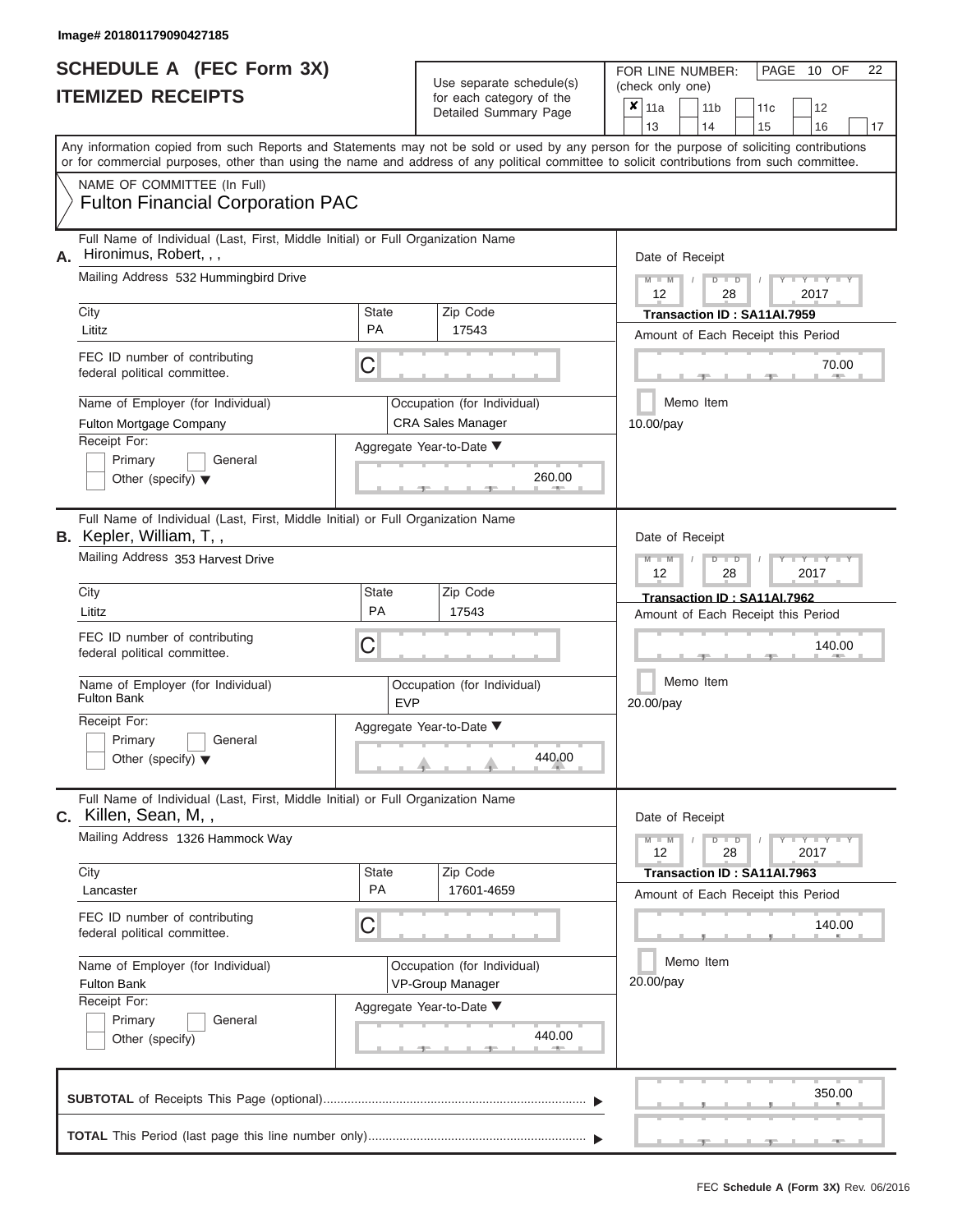|                          | <b>SCHEDULE A (FEC Form 3X)</b> |
|--------------------------|---------------------------------|
| <b>ITEMIZED RECEIPTS</b> |                                 |

FOR LINE NUMBER:<br>(check only one)

PAGE 11 OF 22

|    |                                                                                                                                                                                                                                                                                         |                    | $0.0011$ $0.000901$ $y$ $0.010$<br>Detailed Summary Page     | ×                                      | 11a<br>13                        |  | 11 <sub>b</sub><br>14 | 11 <sub>c</sub><br>15                                             | 12<br>16            | 17 |  |  |  |  |  |  |  |
|----|-----------------------------------------------------------------------------------------------------------------------------------------------------------------------------------------------------------------------------------------------------------------------------------------|--------------------|--------------------------------------------------------------|----------------------------------------|----------------------------------|--|-----------------------|-------------------------------------------------------------------|---------------------|----|--|--|--|--|--|--|--|
|    | Any information copied from such Reports and Statements may not be sold or used by any person for the purpose of soliciting contributions<br>or for commercial purposes, other than using the name and address of any political committee to solicit contributions from such committee. |                    |                                                              |                                        |                                  |  |                       |                                                                   |                     |    |  |  |  |  |  |  |  |
|    | NAME OF COMMITTEE (In Full)<br><b>Fulton Financial Corporation PAC</b>                                                                                                                                                                                                                  |                    |                                                              |                                        |                                  |  |                       |                                                                   |                     |    |  |  |  |  |  |  |  |
| А. | Full Name of Individual (Last, First, Middle Initial) or Full Organization Name<br>Klahr, James, H,,                                                                                                                                                                                    |                    |                                                              |                                        | Date of Receipt                  |  |                       |                                                                   |                     |    |  |  |  |  |  |  |  |
|    | Mailing Address 43 Downing Drive                                                                                                                                                                                                                                                        |                    |                                                              |                                        | $M - M$<br>12                    |  | $D$ $D$<br>28         |                                                                   | $Y - Y - I$<br>2017 |    |  |  |  |  |  |  |  |
|    | City<br>Wyomissing                                                                                                                                                                                                                                                                      | <b>State</b><br>PA | Zip Code<br>19610                                            |                                        |                                  |  |                       | Transaction ID: SA11AI.7964<br>Amount of Each Receipt this Period |                     |    |  |  |  |  |  |  |  |
|    | FEC ID number of contributing<br>federal political committee.                                                                                                                                                                                                                           | C                  |                                                              | 70.00                                  |                                  |  |                       |                                                                   |                     |    |  |  |  |  |  |  |  |
|    | Name of Employer (for Individual)                                                                                                                                                                                                                                                       |                    | Occupation (for Individual)                                  | Memo Item<br>10.00/pay                 |                                  |  |                       |                                                                   |                     |    |  |  |  |  |  |  |  |
|    | Receipt For:<br>Primary<br>General<br>Other (specify) $\blacktriangledown$                                                                                                                                                                                                              |                    | Aggregate Year-to-Date ▼<br>260.00                           |                                        |                                  |  |                       |                                                                   |                     |    |  |  |  |  |  |  |  |
|    | Full Name of Individual (Last, First, Middle Initial) or Full Organization Name<br>B. Lauver, Jennifer, L,,                                                                                                                                                                             |                    |                                                              |                                        | Date of Receipt                  |  |                       |                                                                   |                     |    |  |  |  |  |  |  |  |
|    | Mailing Address 54 Breeze Way                                                                                                                                                                                                                                                           |                    |                                                              | $M - M$<br>$D$ $D$<br>2017<br>12<br>28 |                                  |  |                       |                                                                   |                     |    |  |  |  |  |  |  |  |
|    | City<br>Lancaster                                                                                                                                                                                                                                                                       | <b>State</b><br>PA | Zip Code<br>17602                                            |                                        |                                  |  |                       | Transaction ID: SA11AI.7965<br>Amount of Each Receipt this Period |                     |    |  |  |  |  |  |  |  |
|    | FEC ID number of contributing<br>federal political committee.                                                                                                                                                                                                                           | С                  |                                                              |                                        | 175.00<br>Memo Item<br>25.00/pay |  |                       |                                                                   |                     |    |  |  |  |  |  |  |  |
|    | Name of Employer (for Individual)<br><b>Fulton Financial Corporation</b>                                                                                                                                                                                                                |                    | Occupation (for Individual)<br><b>Chief Audit Executive</b>  |                                        |                                  |  |                       |                                                                   |                     |    |  |  |  |  |  |  |  |
|    | Receipt For:<br>Primary<br>General<br>Other (specify) $\blacktriangledown$                                                                                                                                                                                                              |                    | Aggregate Year-to-Date ▼<br>650.00                           |                                        |                                  |  |                       |                                                                   |                     |    |  |  |  |  |  |  |  |
| C. | Full Name of Individual (Last, First, Middle Initial) or Full Organization Name<br>Lee, James, , , Sr.                                                                                                                                                                                  |                    |                                                              |                                        | Date of Receipt                  |  |                       |                                                                   |                     |    |  |  |  |  |  |  |  |
|    | Mailing Address 110 Forry Drive                                                                                                                                                                                                                                                         |                    |                                                              |                                        | $M - M$<br>12                    |  | $\blacksquare$<br>28  |                                                                   | Y TY<br>2017        |    |  |  |  |  |  |  |  |
|    | City<br>Ephrata                                                                                                                                                                                                                                                                         | <b>State</b><br>PA | Zip Code<br>17522                                            |                                        |                                  |  |                       | Transaction ID: SA11AI.7966<br>Amount of Each Receipt this Period |                     |    |  |  |  |  |  |  |  |
|    | FEC ID number of contributing<br>federal political committee.                                                                                                                                                                                                                           | C                  |                                                              |                                        |                                  |  |                       |                                                                   | 140.00              |    |  |  |  |  |  |  |  |
|    | Name of Employer (for Individual)<br>Fulton Financial Corporation<br>Receipt For:                                                                                                                                                                                                       |                    | Occupation (for Individual)<br>Knowledge Managemetn Director |                                        | 20.00/pay                        |  | Memo Item             |                                                                   |                     |    |  |  |  |  |  |  |  |
|    | Primary<br>General<br>Other (specify)                                                                                                                                                                                                                                                   |                    | Aggregate Year-to-Date ▼<br>520.00                           |                                        |                                  |  |                       |                                                                   |                     |    |  |  |  |  |  |  |  |
|    |                                                                                                                                                                                                                                                                                         |                    |                                                              |                                        |                                  |  |                       |                                                                   | 385.00              |    |  |  |  |  |  |  |  |
|    |                                                                                                                                                                                                                                                                                         |                    |                                                              |                                        |                                  |  |                       |                                                                   |                     |    |  |  |  |  |  |  |  |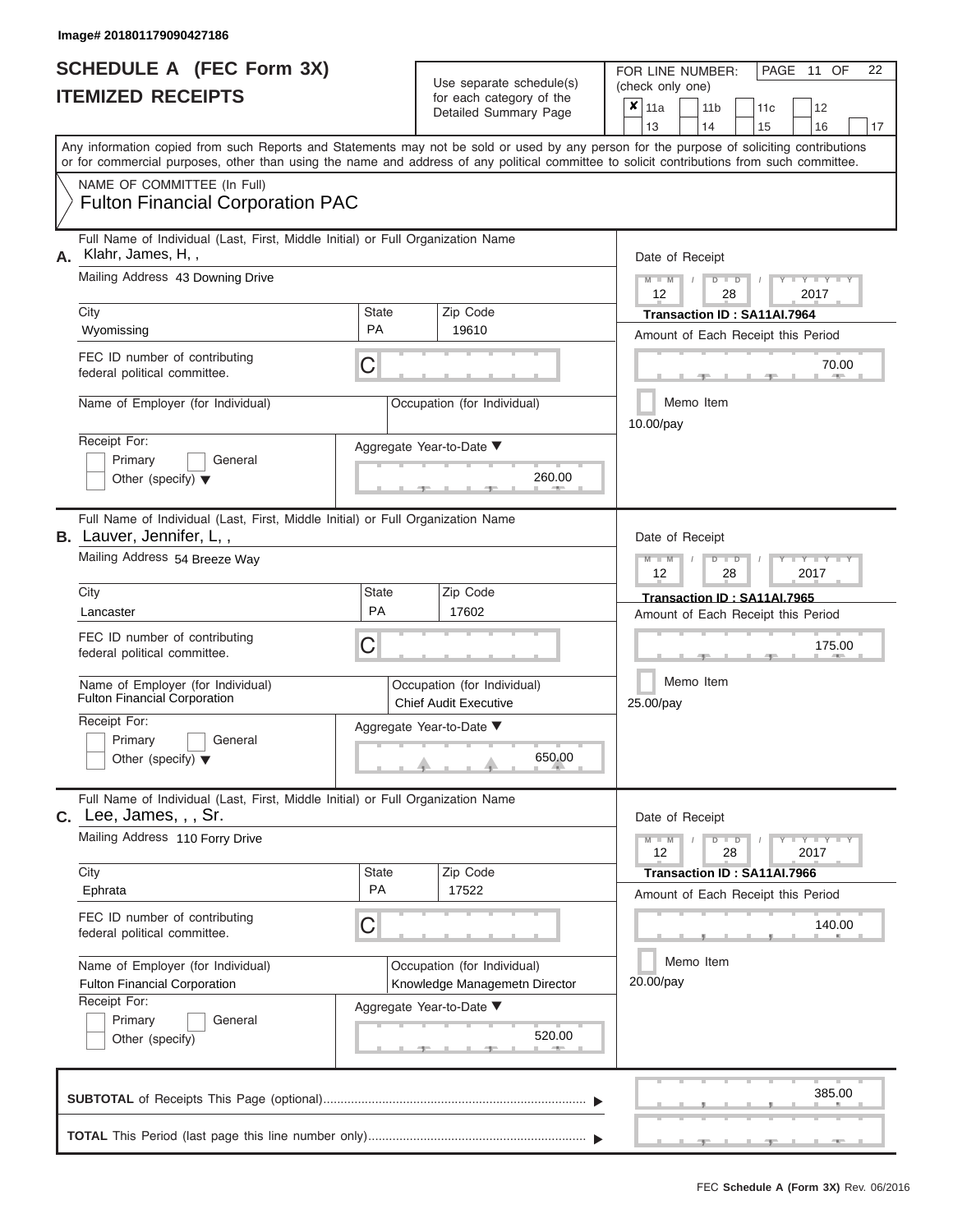|                          | <b>SCHEDULE A (FEC Form 3X)</b> |
|--------------------------|---------------------------------|
| <b>ITEMIZED RECEIPTS</b> |                                 |

FOR LINE NUMBER:<br>(check only one)

PAGE 12 OF 22

|    |                                                                                                                                                                                                                                                                                         |                                          | $0.0011$ $0.000901$ $y$ $0.010$<br>Detailed Summary Page               |  |                        |                 |               | 11 <sub>b</sub><br>14 | 11 <sub>c</sub><br>15                                             | 12<br>16     | 17 |  |  |  |  |  |  |  |  |  |  |
|----|-----------------------------------------------------------------------------------------------------------------------------------------------------------------------------------------------------------------------------------------------------------------------------------------|------------------------------------------|------------------------------------------------------------------------|--|------------------------|-----------------|---------------|-----------------------|-------------------------------------------------------------------|--------------|----|--|--|--|--|--|--|--|--|--|--|
|    | Any information copied from such Reports and Statements may not be sold or used by any person for the purpose of soliciting contributions<br>or for commercial purposes, other than using the name and address of any political committee to solicit contributions from such committee. |                                          |                                                                        |  |                        | 13              |               |                       |                                                                   |              |    |  |  |  |  |  |  |  |  |  |  |
|    | NAME OF COMMITTEE (In Full)<br><b>Fulton Financial Corporation PAC</b>                                                                                                                                                                                                                  |                                          |                                                                        |  |                        |                 |               |                       |                                                                   |              |    |  |  |  |  |  |  |  |  |  |  |
| А. | Full Name of Individual (Last, First, Middle Initial) or Full Organization Name<br>Maguire, Jill, R,,<br>Mailing Address 20 Duffield Drive                                                                                                                                              |                                          |                                                                        |  |                        | Date of Receipt |               |                       |                                                                   |              |    |  |  |  |  |  |  |  |  |  |  |
|    |                                                                                                                                                                                                                                                                                         |                                          |                                                                        |  | $M - M$<br>12          |                 | $D$ $D$<br>28 |                       | $Y - Y - I$<br>2017                                               |              |    |  |  |  |  |  |  |  |  |  |  |
|    | City<br>lititz                                                                                                                                                                                                                                                                          | <b>State</b><br>PA                       | Zip Code<br>17543                                                      |  |                        |                 |               |                       | Transaction ID: SA11AI.7970<br>Amount of Each Receipt this Period |              |    |  |  |  |  |  |  |  |  |  |  |
|    | FEC ID number of contributing<br>federal political committee.                                                                                                                                                                                                                           | C                                        |                                                                        |  |                        |                 |               |                       | 70.00                                                             |              |    |  |  |  |  |  |  |  |  |  |  |
|    | Name of Employer (for Individual)<br><b>Fulton Financial Corporation</b>                                                                                                                                                                                                                |                                          | Occupation (for Individual)<br>Vice President                          |  | Memo Item<br>10.00/pay |                 |               |                       |                                                                   |              |    |  |  |  |  |  |  |  |  |  |  |
|    | Receipt For:<br>Primary<br>General<br>Other (specify) $\blacktriangledown$                                                                                                                                                                                                              |                                          | Aggregate Year-to-Date ▼<br>212.00                                     |  |                        |                 |               |                       |                                                                   |              |    |  |  |  |  |  |  |  |  |  |  |
|    | Full Name of Individual (Last, First, Middle Initial) or Full Organization Name<br>B. Markley, Stephen, C,, Jr.                                                                                                                                                                         |                                          |                                                                        |  |                        | Date of Receipt |               |                       |                                                                   |              |    |  |  |  |  |  |  |  |  |  |  |
|    | Mailing Address 2356 Hieter Road                                                                                                                                                                                                                                                        |                                          |                                                                        |  |                        | $M - M$<br>12   |               | $D$ $D$<br>28         |                                                                   | 2017         |    |  |  |  |  |  |  |  |  |  |  |
|    | City<br>Quakertown                                                                                                                                                                                                                                                                      | <b>State</b><br>PA                       | Zip Code<br>18951                                                      |  |                        |                 |               |                       | Transaction ID: SA11AI.7971                                       |              |    |  |  |  |  |  |  |  |  |  |  |
|    | FEC ID number of contributing<br>federal political committee.                                                                                                                                                                                                                           | С                                        | Amount of Each Receipt this Period<br>140.00<br>Memo Item<br>20.00/pay |  |                        |                 |               |                       |                                                                   |              |    |  |  |  |  |  |  |  |  |  |  |
|    | Name of Employer (for Individual)<br><b>Fulton Bank</b>                                                                                                                                                                                                                                 | Occupation (for Individual)<br>Senior VP |                                                                        |  |                        |                 |               |                       |                                                                   |              |    |  |  |  |  |  |  |  |  |  |  |
|    | Receipt For:<br>Primary<br>General<br>Other (specify) $\blacktriangledown$                                                                                                                                                                                                              | Aggregate Year-to-Date ▼                 |                                                                        |  |                        |                 |               |                       |                                                                   |              |    |  |  |  |  |  |  |  |  |  |  |
| C. | Full Name of Individual (Last, First, Middle Initial) or Full Organization Name<br>Marone, Salvatore, , ,                                                                                                                                                                               |                                          |                                                                        |  |                        | Date of Receipt |               |                       |                                                                   |              |    |  |  |  |  |  |  |  |  |  |  |
|    | Mailing Address 1765 Creek Vista Drive                                                                                                                                                                                                                                                  |                                          |                                                                        |  |                        | $M - M$<br>12   |               | $D$ $D$<br>28         |                                                                   | Y TY<br>2017 |    |  |  |  |  |  |  |  |  |  |  |
|    | City<br>New Cumberland                                                                                                                                                                                                                                                                  | <b>State</b><br>PA                       | Zip Code<br>17070                                                      |  |                        |                 |               |                       | Transaction ID: SA11AI.7972<br>Amount of Each Receipt this Period |              |    |  |  |  |  |  |  |  |  |  |  |
|    | FEC ID number of contributing<br>federal political committee.                                                                                                                                                                                                                           | С                                        |                                                                        |  |                        |                 |               |                       |                                                                   | 175.00       |    |  |  |  |  |  |  |  |  |  |  |
|    | Name of Employer (for Individual)<br><b>Fulton Financial Advisors</b><br>Receipt For:                                                                                                                                                                                                   |                                          | Occupation (for Individual)<br>Senior Vice President                   |  |                        | 25.00/pay       |               | Memo Item             |                                                                   |              |    |  |  |  |  |  |  |  |  |  |  |
|    | Primary<br>General<br>Other (specify)                                                                                                                                                                                                                                                   |                                          | Aggregate Year-to-Date ▼<br>650.00<br>-9-                              |  |                        |                 |               |                       |                                                                   |              |    |  |  |  |  |  |  |  |  |  |  |
|    |                                                                                                                                                                                                                                                                                         |                                          |                                                                        |  |                        |                 |               |                       |                                                                   | 385.00       |    |  |  |  |  |  |  |  |  |  |  |
|    |                                                                                                                                                                                                                                                                                         |                                          |                                                                        |  |                        |                 |               |                       |                                                                   |              |    |  |  |  |  |  |  |  |  |  |  |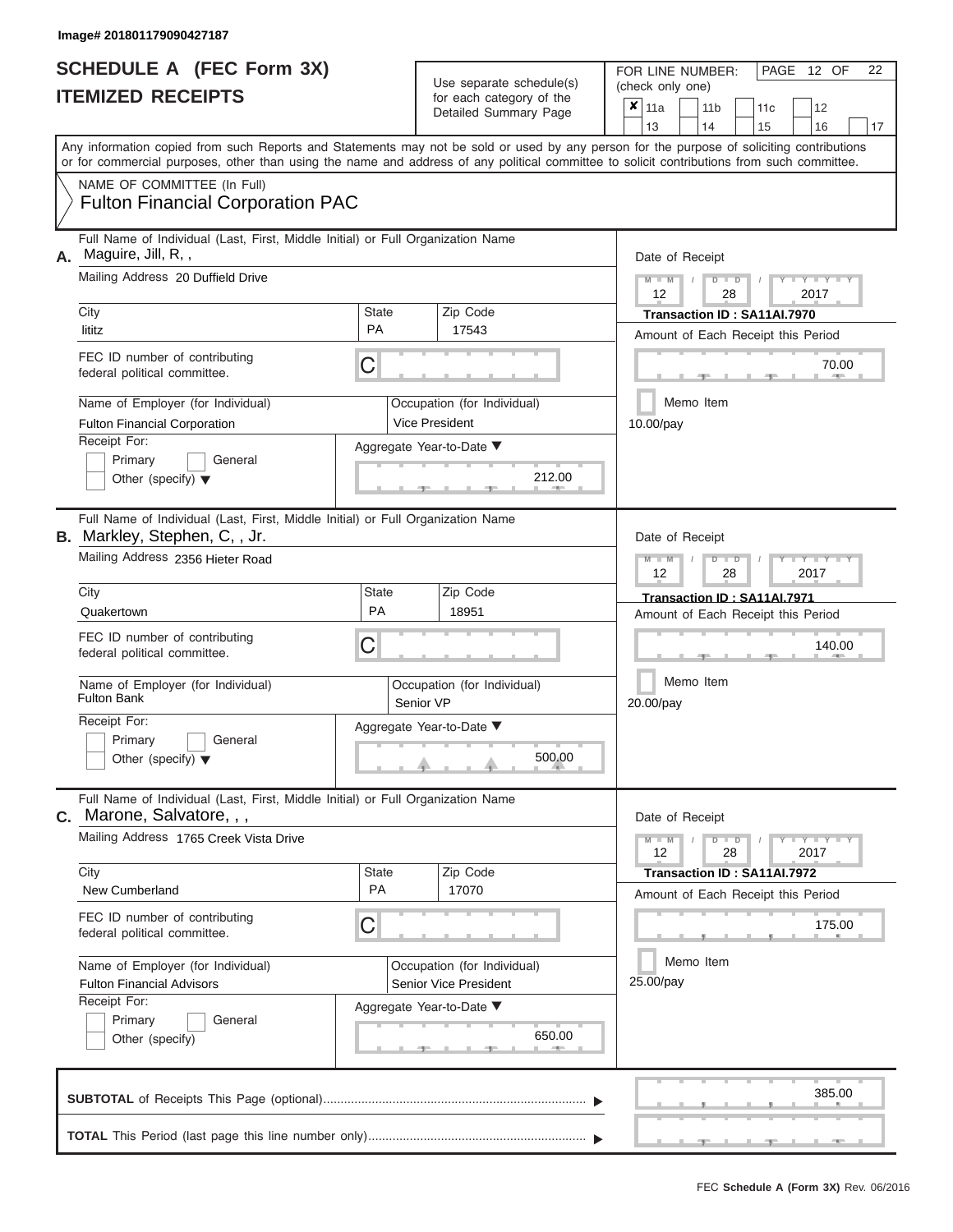|                          | <b>SCHEDULE A (FEC Form 3X)</b> |
|--------------------------|---------------------------------|
| <b>ITEMIZED RECEIPTS</b> |                                 |

Use separate schedule(s)<br>for each category of the

FOR LINE NUMBER:<br>(check only one)

PAGE 13 OF 22

|    |                                                                                                                                                   |                    | $\frac{1}{2}$<br>Detailed Summary Page                         | ×                                                                                                                                                                                                                                                                                       | 11a<br>13                  |  | 11 <sub>b</sub><br>14 | 11 <sub>c</sub><br>15       | 12<br>16                           | 17 |  |  |  |  |  |  |
|----|---------------------------------------------------------------------------------------------------------------------------------------------------|--------------------|----------------------------------------------------------------|-----------------------------------------------------------------------------------------------------------------------------------------------------------------------------------------------------------------------------------------------------------------------------------------|----------------------------|--|-----------------------|-----------------------------|------------------------------------|----|--|--|--|--|--|--|
|    |                                                                                                                                                   |                    |                                                                | Any information copied from such Reports and Statements may not be sold or used by any person for the purpose of soliciting contributions<br>or for commercial purposes, other than using the name and address of any political committee to solicit contributions from such committee. |                            |  |                       |                             |                                    |    |  |  |  |  |  |  |
|    | NAME OF COMMITTEE (In Full)<br><b>Fulton Financial Corporation PAC</b>                                                                            |                    |                                                                |                                                                                                                                                                                                                                                                                         |                            |  |                       |                             |                                    |    |  |  |  |  |  |  |
| Α. | Full Name of Individual (Last, First, Middle Initial) or Full Organization Name<br>Merva, John, R,,<br>Mailing Address 2048 Arrowhead Trail       |                    |                                                                |                                                                                                                                                                                                                                                                                         | Date of Receipt<br>$M - M$ |  | $D$ $D$               |                             |                                    |    |  |  |  |  |  |  |
|    | City                                                                                                                                              | <b>State</b>       | Zip Code                                                       |                                                                                                                                                                                                                                                                                         | 12                         |  | 28                    | Transaction ID: SA11AI.7975 | 2017                               |    |  |  |  |  |  |  |
|    | Coatesville                                                                                                                                       | PA                 | 19320                                                          |                                                                                                                                                                                                                                                                                         |                            |  |                       |                             | Amount of Each Receipt this Period |    |  |  |  |  |  |  |
|    | FEC ID number of contributing<br>federal political committee.                                                                                     | С                  |                                                                | 70.00                                                                                                                                                                                                                                                                                   |                            |  |                       |                             |                                    |    |  |  |  |  |  |  |
|    | Name of Employer (for Individual)<br><b>Fulton Financial Corporation</b>                                                                          |                    | Occupation (for Individual)<br>Associate Counsel               |                                                                                                                                                                                                                                                                                         |                            |  | Memo Item             |                             |                                    |    |  |  |  |  |  |  |
|    | Receipt For:<br>Primary<br>General<br>Other (specify) $\blacktriangledown$                                                                        |                    | Aggregate Year-to-Date ▼<br>260.00<br>一                        |                                                                                                                                                                                                                                                                                         | 10.00/pay                  |  |                       |                             |                                    |    |  |  |  |  |  |  |
|    | Full Name of Individual (Last, First, Middle Initial) or Full Organization Name<br>B. Miller, Aaron, , ,<br>Mailing Address 500 Summercroft Drive |                    |                                                                |                                                                                                                                                                                                                                                                                         | Date of Receipt<br>$M - M$ |  | $\Box$                |                             |                                    |    |  |  |  |  |  |  |
|    |                                                                                                                                                   |                    |                                                                |                                                                                                                                                                                                                                                                                         | 12                         |  | 28                    |                             | 2017                               |    |  |  |  |  |  |  |
|    | City<br>Exton                                                                                                                                     | <b>State</b><br>PA | Zip Code<br>19341                                              |                                                                                                                                                                                                                                                                                         |                            |  |                       | Transaction ID: SA11AI.7977 | Amount of Each Receipt this Period |    |  |  |  |  |  |  |
|    | FEC ID number of contributing<br>federal political committee.                                                                                     | С                  |                                                                |                                                                                                                                                                                                                                                                                         | 70.00                      |  |                       |                             |                                    |    |  |  |  |  |  |  |
|    | Name of Employer (for Individual)<br><b>Fulton Financial Corporation</b>                                                                          |                    | Occupation (for Individual)<br>Director of Business Continuity |                                                                                                                                                                                                                                                                                         | Memo Item<br>10.00/pay     |  |                       |                             |                                    |    |  |  |  |  |  |  |
|    | Receipt For:<br>Primary<br>General<br>Other (specify) $\blacktriangledown$                                                                        |                    | Aggregate Year-to-Date ▼<br>260.00                             |                                                                                                                                                                                                                                                                                         |                            |  |                       |                             |                                    |    |  |  |  |  |  |  |
|    | Full Name of Individual (Last, First, Middle Initial) or Full Organization Name<br>C. Myers, Curtis, J,,                                          |                    |                                                                |                                                                                                                                                                                                                                                                                         | Date of Receipt            |  |                       |                             |                                    |    |  |  |  |  |  |  |
|    | Mailing Address 2509 Book Flower Lane                                                                                                             |                    |                                                                |                                                                                                                                                                                                                                                                                         | $M - M$<br>12              |  | $D$ $D$<br>02         |                             | $Y = Y + Y + T$<br>2017            |    |  |  |  |  |  |  |
|    | City<br>Strasburg                                                                                                                                 | State<br>PA        | Zip Code<br>17579                                              |                                                                                                                                                                                                                                                                                         |                            |  |                       | Transaction ID: SA11AI.7980 | Amount of Each Receipt this Period |    |  |  |  |  |  |  |
|    | FEC ID number of contributing<br>federal political committee.                                                                                     | С                  |                                                                |                                                                                                                                                                                                                                                                                         |                            |  |                       |                             | 350.00                             |    |  |  |  |  |  |  |
|    | Name of Employer (for Individual)<br><b>Fulton Bank</b>                                                                                           |                    | Occupation (for Individual)<br>President and COO               |                                                                                                                                                                                                                                                                                         | 50.00/pay                  |  | Memo Item             |                             |                                    |    |  |  |  |  |  |  |
|    | Receipt For:<br>Primary<br>General<br>Other (specify)                                                                                             |                    | Aggregate Year-to-Date ▼<br>1140.00                            |                                                                                                                                                                                                                                                                                         |                            |  |                       |                             |                                    |    |  |  |  |  |  |  |
|    |                                                                                                                                                   |                    |                                                                |                                                                                                                                                                                                                                                                                         |                            |  |                       |                             | 490.00                             |    |  |  |  |  |  |  |
|    |                                                                                                                                                   |                    |                                                                |                                                                                                                                                                                                                                                                                         |                            |  |                       |                             |                                    |    |  |  |  |  |  |  |

 ▲ ▲ ▲ , , .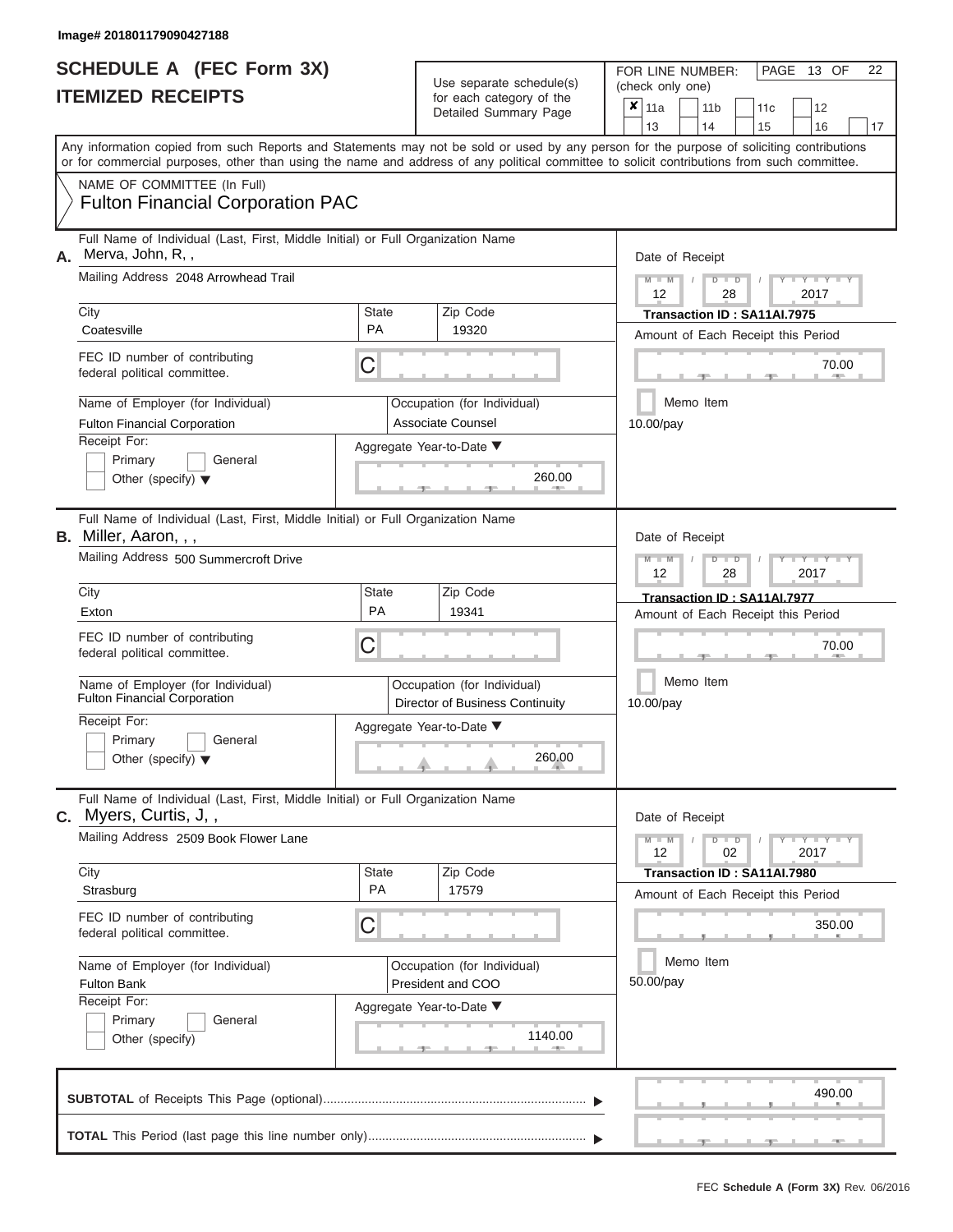|                          | <b>SCHEDULE A (FEC Form 3X)</b> |
|--------------------------|---------------------------------|
| <b>ITEMIZED RECEIPTS</b> |                                 |

Use separate schedule(s) (check only one)<br>for each category of the  $\begin{array}{|c|c|c|c|c|}\n\hline\n\text{Initial Summary goes} & & \text{with } & \text{with } & \text{with } & \text{with } & \text{with } & \text{with } & \text{with } & \text{with } & \text{with } & \text{with } & \text{with } & \text{with } & \text{with } & \text{with } & \text{with } & \text{with } & \text{with } & \text{with } & \text{with } & \text{with } & \text$ 

FOR LINE NUMBER:

PAGE 14 OF 22

 $\Box$ 

 $\Box$  $\overline{\phantom{0}}$ 

|    |                                                                                                                                            |              |                                                      | Detailed Summary Page                                        | $\boldsymbol{x}$                   | 11a<br>13       |        | 11 <sub>b</sub><br>14 | 11c<br>15                                                         |     | 12<br>16        | 17 <sup>2</sup> |  |  |  |  |
|----|--------------------------------------------------------------------------------------------------------------------------------------------|--------------|------------------------------------------------------|--------------------------------------------------------------|------------------------------------|-----------------|--------|-----------------------|-------------------------------------------------------------------|-----|-----------------|-----------------|--|--|--|--|
|    | Any information copied from such Reports and Statements may not be sold or used by any person for the purpose of soliciting contributions  |              |                                                      |                                                              |                                    |                 |        |                       |                                                                   |     |                 |                 |  |  |  |  |
|    | or for commercial purposes, other than using the name and address of any political committee to solicit contributions from such committee. |              |                                                      |                                                              |                                    |                 |        |                       |                                                                   |     |                 |                 |  |  |  |  |
|    | NAME OF COMMITTEE (In Full)<br><b>Fulton Financial Corporation PAC</b>                                                                     |              |                                                      |                                                              |                                    |                 |        |                       |                                                                   |     |                 |                 |  |  |  |  |
| Α. | Full Name of Individual (Last, First, Middle Initial) or Full Organization Name<br>Norman, Kenneth, A,,                                    |              |                                                      |                                                              |                                    | Date of Receipt |        |                       |                                                                   |     |                 |                 |  |  |  |  |
|    | Mailing Address 911 Fountain Avenue                                                                                                        |              |                                                      |                                                              |                                    | 12              |        | $D$ $\Box$ $D$<br>28  |                                                                   |     | $Y - Y$<br>2017 |                 |  |  |  |  |
|    | City                                                                                                                                       | <b>State</b> |                                                      | Zip Code                                                     |                                    |                 |        |                       | Transaction ID: SA11AI.7981                                       |     |                 |                 |  |  |  |  |
|    | Lancaster                                                                                                                                  | PA           |                                                      | 17601                                                        | Amount of Each Receipt this Period |                 |        |                       |                                                                   |     |                 |                 |  |  |  |  |
|    | FEC ID number of contributing<br>federal political committee.                                                                              | С            |                                                      |                                                              | 70.00<br><b>AND</b>                |                 |        |                       |                                                                   |     |                 |                 |  |  |  |  |
|    | Name of Employer (for Individual)                                                                                                          |              |                                                      | Occupation (for Individual)                                  |                                    |                 |        | Memo Item             |                                                                   |     |                 |                 |  |  |  |  |
|    | <b>Fulton Financial Advisors</b>                                                                                                           |              |                                                      | VP - Relationship Manager                                    |                                    | 10.00/pay       |        |                       |                                                                   |     |                 |                 |  |  |  |  |
|    | Receipt For:<br>General                                                                                                                    |              |                                                      | Aggregate Year-to-Date ▼                                     |                                    |                 |        |                       |                                                                   |     |                 |                 |  |  |  |  |
|    | Primary<br>Other (specify) $\blacktriangledown$                                                                                            |              |                                                      | 260.00                                                       |                                    |                 |        |                       |                                                                   |     |                 |                 |  |  |  |  |
|    |                                                                                                                                            |              |                                                      |                                                              |                                    |                 |        |                       |                                                                   |     |                 |                 |  |  |  |  |
|    | Full Name of Individual (Last, First, Middle Initial) or Full Organization Name                                                            |              |                                                      |                                                              |                                    |                 |        |                       |                                                                   |     |                 |                 |  |  |  |  |
|    | $B.$ Ozer, Lynn, G, ,                                                                                                                      |              |                                                      |                                                              |                                    | Date of Receipt |        |                       |                                                                   |     |                 |                 |  |  |  |  |
|    | Mailing Address 2504 Long Meadow Road                                                                                                      |              |                                                      |                                                              |                                    | 12              |        | $D$ $D$               | 28                                                                |     | Y Y<br>2017     |                 |  |  |  |  |
|    | City<br>Landsdale                                                                                                                          | State<br>PA  |                                                      | Zip Code<br>19446                                            |                                    |                 |        |                       | Transaction ID: SA11AI.7982<br>Amount of Each Receipt this Period |     |                 |                 |  |  |  |  |
|    | FEC ID number of contributing                                                                                                              |              |                                                      |                                                              |                                    |                 |        |                       |                                                                   |     |                 |                 |  |  |  |  |
|    | federal political committee.                                                                                                               | С            |                                                      |                                                              |                                    |                 | 175.00 |                       |                                                                   |     |                 |                 |  |  |  |  |
|    | Name of Employer (for Individual)<br><b>Fulton Bank</b>                                                                                    |              | Occupation (for Individual)<br>President SBA Lending | Memo Item<br>25.00/pay                                       |                                    |                 |        |                       |                                                                   |     |                 |                 |  |  |  |  |
|    | Receipt For:                                                                                                                               |              |                                                      |                                                              |                                    |                 |        |                       |                                                                   |     |                 |                 |  |  |  |  |
|    | Primary<br>General                                                                                                                         |              |                                                      | Aggregate Year-to-Date ▼                                     |                                    |                 |        |                       |                                                                   |     |                 |                 |  |  |  |  |
|    | Other (specify) $\blacktriangledown$                                                                                                       |              | 650.00                                               |                                                              |                                    |                 |        |                       |                                                                   |     |                 |                 |  |  |  |  |
|    | Full Name of Individual (Last, First, Middle Initial) or Full Organization Name<br>C. Patel, Avnish, , ,                                   |              |                                                      |                                                              |                                    | Date of Receipt |        |                       |                                                                   |     |                 |                 |  |  |  |  |
|    | Mailing Address 9072 Winding Creek Lane                                                                                                    |              |                                                      |                                                              |                                    | $M - M$<br>12   |        | $D$ $D$               | 28                                                                | Y L | $Y = Y$<br>2017 |                 |  |  |  |  |
|    | City                                                                                                                                       | <b>State</b> |                                                      | Zip Code                                                     |                                    |                 |        |                       | Transaction ID: SA11AI.7984                                       |     |                 |                 |  |  |  |  |
|    | <b>Clarance Center</b>                                                                                                                     | <b>NY</b>    |                                                      | 17032                                                        |                                    |                 |        |                       | Amount of Each Receipt this Period                                |     |                 |                 |  |  |  |  |
|    | FEC ID number of contributing<br>federal political committee.                                                                              | С            |                                                      |                                                              |                                    |                 |        |                       |                                                                   |     | 175.00          |                 |  |  |  |  |
|    | Name of Employer (for Individual)<br>Fulton Financial Corporation                                                                          |              |                                                      | Occupation (for Individual)<br>EVP - Chief Marketing Officer | 25.00/pay                          |                 |        |                       |                                                                   |     |                 |                 |  |  |  |  |
|    | Receipt For:<br>Primary<br>General                                                                                                         |              |                                                      | Aggregate Year-to-Date ▼                                     |                                    |                 |        |                       |                                                                   |     |                 |                 |  |  |  |  |
|    | Other (specify)                                                                                                                            |              |                                                      | 650.00                                                       |                                    |                 |        |                       |                                                                   |     |                 |                 |  |  |  |  |
|    |                                                                                                                                            |              |                                                      | <b>AND</b>                                                   |                                    |                 |        |                       |                                                                   |     |                 |                 |  |  |  |  |
|    |                                                                                                                                            |              |                                                      |                                                              |                                    |                 |        |                       |                                                                   |     | 420.00          |                 |  |  |  |  |

|  |  |  |  | _________ |  |  |
|--|--|--|--|-----------|--|--|
|  |  |  |  |           |  |  |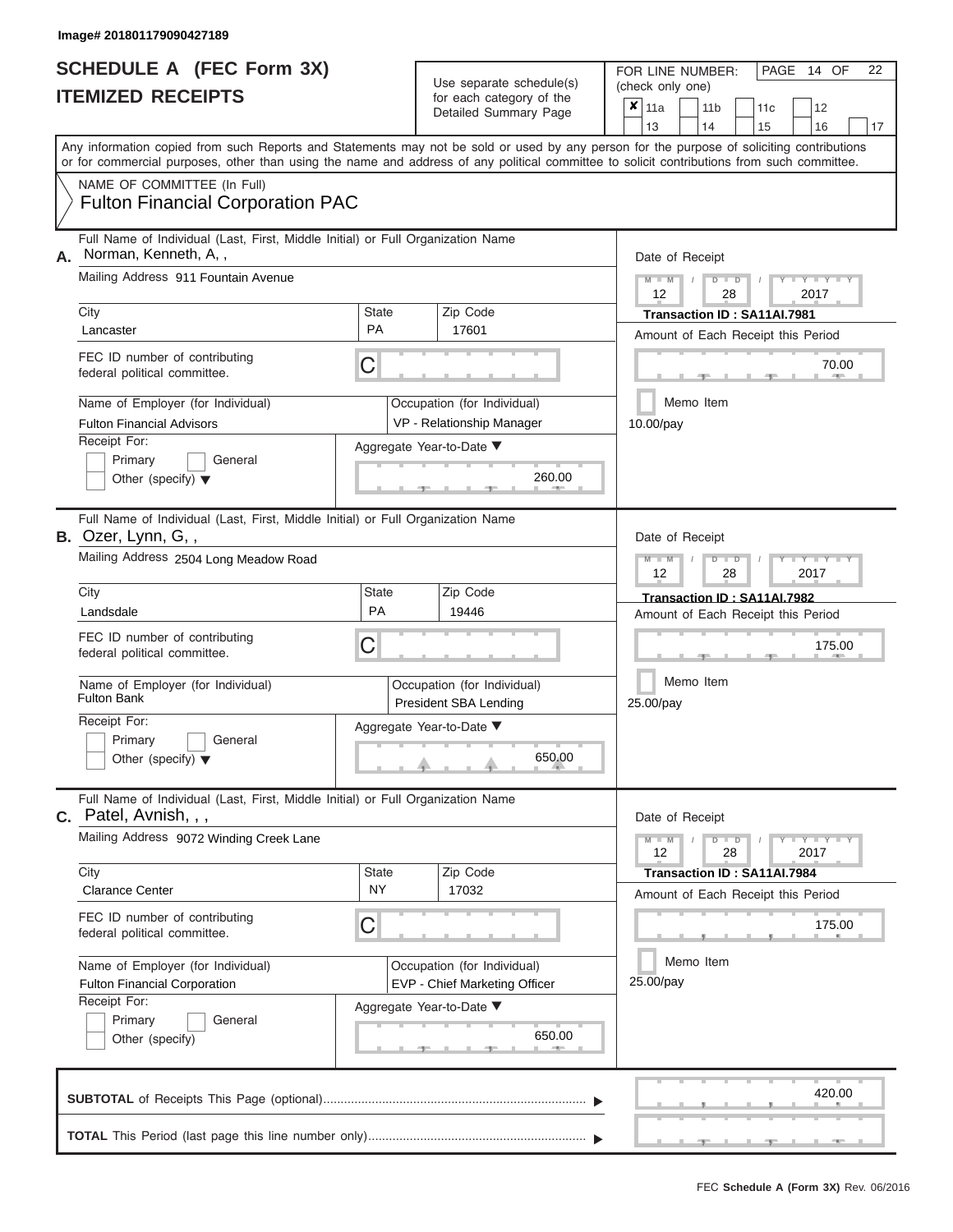| <b>SCHEDULE A (FEC Form 3X)</b> |  |  |
|---------------------------------|--|--|
| <b>ITEMIZED RECEIPTS</b>        |  |  |

FOR LINE NUMBER:<br>(check only one)

PAGE 15 OF 22

|    |                                                                                                                                                                                                                                                                                         |                                                   |                 | badii balogory of life<br>Detailed Summary Page |                                        | ×<br>11a                           |  | 11 <sub>b</sub> |                      | 11c                         |  | 12                   |    |  |  |  |
|----|-----------------------------------------------------------------------------------------------------------------------------------------------------------------------------------------------------------------------------------------------------------------------------------------|---------------------------------------------------|-----------------|-------------------------------------------------|----------------------------------------|------------------------------------|--|-----------------|----------------------|-----------------------------|--|----------------------|----|--|--|--|
|    |                                                                                                                                                                                                                                                                                         |                                                   |                 |                                                 |                                        | 13                                 |  | 14              |                      | 15                          |  | 16                   | 17 |  |  |  |
|    | Any information copied from such Reports and Statements may not be sold or used by any person for the purpose of soliciting contributions<br>or for commercial purposes, other than using the name and address of any political committee to solicit contributions from such committee. |                                                   |                 |                                                 |                                        |                                    |  |                 |                      |                             |  |                      |    |  |  |  |
|    | NAME OF COMMITTEE (In Full)                                                                                                                                                                                                                                                             |                                                   |                 |                                                 |                                        |                                    |  |                 |                      |                             |  |                      |    |  |  |  |
|    | <b>Fulton Financial Corporation PAC</b>                                                                                                                                                                                                                                                 |                                                   |                 |                                                 |                                        |                                    |  |                 |                      |                             |  |                      |    |  |  |  |
| А. | Full Name of Individual (Last, First, Middle Initial) or Full Organization Name<br>Peachey, Brian, R,,                                                                                                                                                                                  |                                                   |                 |                                                 |                                        | Date of Receipt                    |  |                 |                      |                             |  |                      |    |  |  |  |
|    | Mailing Address 515 Hickory Lane                                                                                                                                                                                                                                                        |                                                   |                 |                                                 | $M - M$<br>$D$ $D$<br>2017<br>12<br>28 |                                    |  |                 |                      |                             |  |                      |    |  |  |  |
|    | City                                                                                                                                                                                                                                                                                    | <b>State</b>                                      |                 | Zip Code                                        |                                        | Transaction ID: SA11AI.7985        |  |                 |                      |                             |  |                      |    |  |  |  |
|    | <b>Belleville</b>                                                                                                                                                                                                                                                                       | <b>PA</b>                                         |                 | 17004                                           |                                        | Amount of Each Receipt this Period |  |                 |                      |                             |  |                      |    |  |  |  |
|    | FEC ID number of contributing<br>federal political committee.                                                                                                                                                                                                                           | C                                                 |                 |                                                 | 105.00                                 |                                    |  |                 |                      |                             |  |                      |    |  |  |  |
|    | Name of Employer (for Individual)                                                                                                                                                                                                                                                       |                                                   |                 | Occupation (for Individual)                     | Memo Item                              |                                    |  |                 |                      |                             |  |                      |    |  |  |  |
|    | <b>Fulton Financial Advisors</b>                                                                                                                                                                                                                                                        |                                                   |                 | SVP - Mgr of Retirement Services                |                                        | 15.00/pay                          |  |                 |                      |                             |  |                      |    |  |  |  |
|    | Receipt For:                                                                                                                                                                                                                                                                            | Aggregate Year-to-Date ▼                          |                 |                                                 |                                        |                                    |  |                 |                      |                             |  |                      |    |  |  |  |
|    | Primary<br>General                                                                                                                                                                                                                                                                      |                                                   |                 |                                                 |                                        |                                    |  |                 |                      |                             |  |                      |    |  |  |  |
|    | Other (specify) $\blacktriangledown$                                                                                                                                                                                                                                                    |                                                   |                 | 470.00                                          |                                        |                                    |  |                 |                      |                             |  |                      |    |  |  |  |
|    | Full Name of Individual (Last, First, Middle Initial) or Full Organization Name<br>B. Pierce, William, R,, Jr.                                                                                                                                                                          |                                                   | Date of Receipt |                                                 |                                        |                                    |  |                 |                      |                             |  |                      |    |  |  |  |
|    | Mailing Address 271 Carol Street                                                                                                                                                                                                                                                        |                                                   | $M - M$<br>12   |                                                 | $\overline{\mathsf{D}}$                | $\blacksquare$<br>28               |  |                 | 2017                 |                             |  |                      |    |  |  |  |
|    | City                                                                                                                                                                                                                                                                                    | <b>State</b>                                      |                 | Zip Code                                        |                                        | Transaction ID: SA11AI.7986        |  |                 |                      |                             |  |                      |    |  |  |  |
|    | New Cumberland                                                                                                                                                                                                                                                                          | PA                                                |                 | 17070                                           |                                        | Amount of Each Receipt this Period |  |                 |                      |                             |  |                      |    |  |  |  |
|    | FEC ID number of contributing<br>federal political committee.                                                                                                                                                                                                                           | C                                                 |                 |                                                 |                                        | 70.00                              |  |                 |                      |                             |  |                      |    |  |  |  |
|    | Name of Employer (for Individual)                                                                                                                                                                                                                                                       |                                                   |                 | Occupation (for Individual)                     |                                        | Memo Item<br>10.00/pay             |  |                 |                      |                             |  |                      |    |  |  |  |
|    | Receipt For:                                                                                                                                                                                                                                                                            | Aggregate Year-to-Date ▼                          |                 |                                                 |                                        |                                    |  |                 |                      |                             |  |                      |    |  |  |  |
|    | Primary<br>General                                                                                                                                                                                                                                                                      |                                                   |                 |                                                 |                                        |                                    |  |                 |                      |                             |  |                      |    |  |  |  |
|    | Other (specify) $\blacktriangledown$                                                                                                                                                                                                                                                    |                                                   | 260.00          |                                                 |                                        |                                    |  |                 |                      |                             |  |                      |    |  |  |  |
|    | Full Name of Individual (Last, First, Middle Initial) or Full Organization Name<br>$C.$ Price, Linda, S.,,                                                                                                                                                                              |                                                   |                 |                                                 |                                        | Date of Receipt                    |  |                 |                      |                             |  |                      |    |  |  |  |
|    | Mailing Address 25196 Bethesda Road                                                                                                                                                                                                                                                     |                                                   |                 |                                                 |                                        | $M - M$<br>12                      |  | D               | $\blacksquare$<br>28 |                             |  | $T - Y = -Y$<br>2017 |    |  |  |  |
|    | City                                                                                                                                                                                                                                                                                    | <b>State</b>                                      |                 | Zip Code                                        |                                        |                                    |  |                 |                      | Transaction ID: SA11AI.7987 |  |                      |    |  |  |  |
|    | Georgetown                                                                                                                                                                                                                                                                              | DE                                                |                 | 19947                                           |                                        | Amount of Each Receipt this Period |  |                 |                      |                             |  |                      |    |  |  |  |
|    | FEC ID number of contributing<br>federal political committee.                                                                                                                                                                                                                           | C                                                 |                 |                                                 |                                        |                                    |  |                 |                      |                             |  | 70.00                |    |  |  |  |
|    | Name of Employer (for Individual)<br><b>Fulton Bank</b>                                                                                                                                                                                                                                 | Occupation (for Individual)<br>AVP-Branch Manager |                 | 10.00/pay                                       |                                        | Memo Item                          |  |                 |                      |                             |  |                      |    |  |  |  |
|    | Receipt For:<br>Primary<br>General<br>Other (specify)                                                                                                                                                                                                                                   | Aggregate Year-to-Date ▼                          |                 | 250.00                                          |                                        |                                    |  |                 |                      |                             |  |                      |    |  |  |  |
|    |                                                                                                                                                                                                                                                                                         |                                                   |                 |                                                 |                                        |                                    |  |                 |                      |                             |  | 245.00               |    |  |  |  |

**TOTAL** This Period (last page this line number only)............................................................... ▼ ▼ × **STATE**  ▲ ▲ ▲ , , .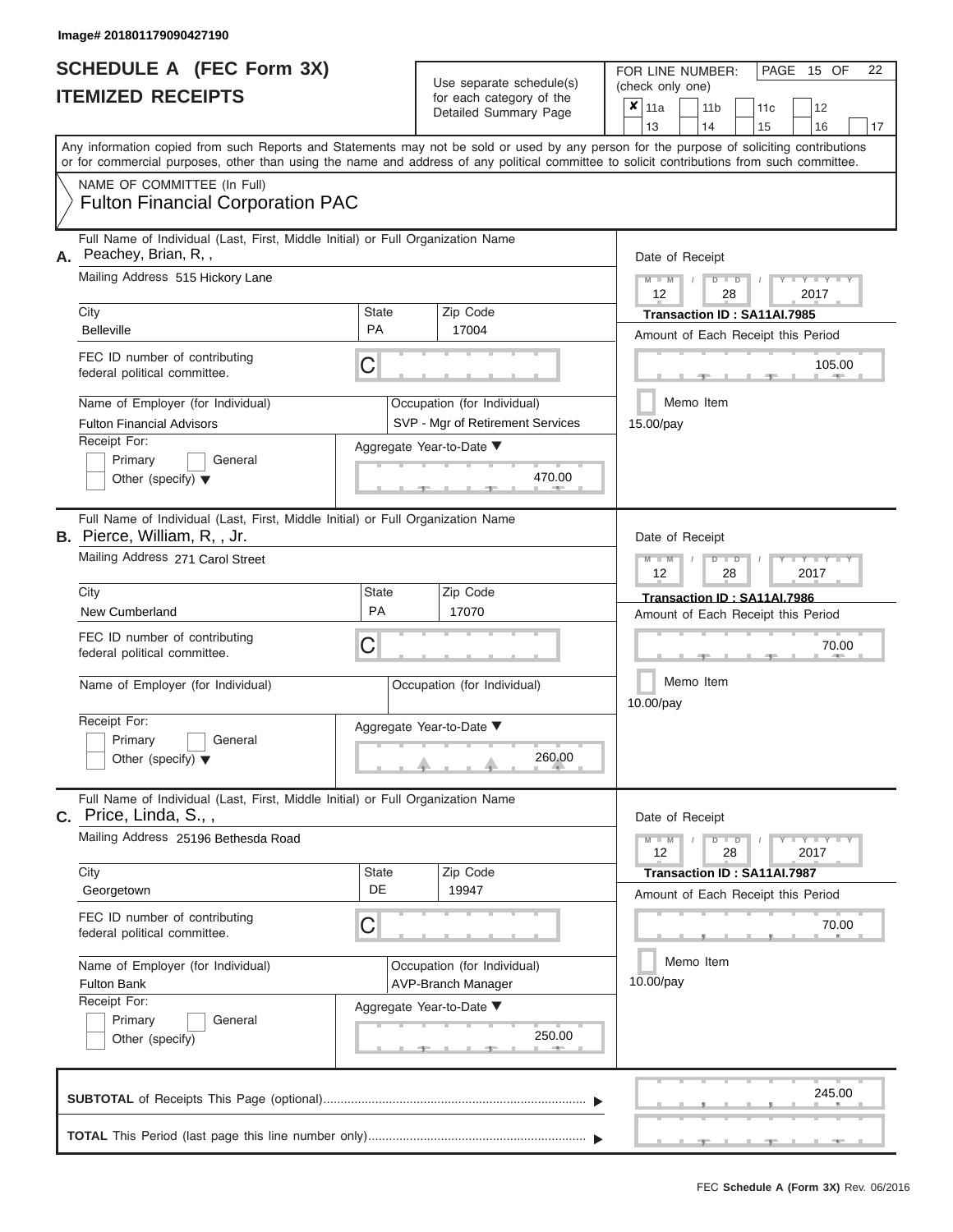| SCHEDULE A (FEC Form 3X)<br><b>ITEMIZED RECEIPTS</b>                                                                                                                                                                                                                                    | Use separate schedule(s)<br>for each category of the<br>Detailed Summary Page | PAGE 16 OF<br>FOR LINE NUMBER:<br>(check only one)<br>$\mathbf{x}$<br>12<br>11a<br>11 <sub>b</sub><br>11c<br>13<br>14<br>15<br>16 |
|-----------------------------------------------------------------------------------------------------------------------------------------------------------------------------------------------------------------------------------------------------------------------------------------|-------------------------------------------------------------------------------|-----------------------------------------------------------------------------------------------------------------------------------|
| Any information copied from such Reports and Statements may not be sold or used by any person for the purpose of soliciting contributions<br>or for commercial purposes, other than using the name and address of any political committee to solicit contributions from such committee. |                                                                               |                                                                                                                                   |
| NAME OF COMMITTEE (In Full)<br><b>Fulton Financial Corporation PAC</b>                                                                                                                                                                                                                  |                                                                               |                                                                                                                                   |
| Full Name of Individual (Last, First, Middle Initial) or Full Organization Name<br>Richardson, J., David,,<br>А.                                                                                                                                                                        |                                                                               | Date of Receipt                                                                                                                   |
| Mailing Address 685 Old Hunt Way                                                                                                                                                                                                                                                        |                                                                               |                                                                                                                                   |

| Α. | an rearno or marviagar (East, First, Miladio Initial) or Fair Org<br>Richardson, J., David, ,                    |                                    | Date of Receipt                                               |                                                                                          |  |  |  |  |
|----|------------------------------------------------------------------------------------------------------------------|------------------------------------|---------------------------------------------------------------|------------------------------------------------------------------------------------------|--|--|--|--|
|    | Mailing Address 685 Old Hunt Way                                                                                 |                                    |                                                               | $+Y+Y+Y$<br>$M - M$<br>D<br>$\Box$<br>2017<br>12<br>28                                   |  |  |  |  |
|    | City                                                                                                             | <b>State</b>                       | Zip Code                                                      | Transaction ID: SA11AI.7989                                                              |  |  |  |  |
|    | Herndon                                                                                                          | VA                                 | 20170                                                         | Amount of Each Receipt this Period                                                       |  |  |  |  |
|    | FEC ID number of contributing<br>federal political committee.                                                    | C                                  |                                                               | 140.00                                                                                   |  |  |  |  |
|    | Name of Employer (for Individual)                                                                                |                                    | Occupation (for Individual)                                   | Memo Item                                                                                |  |  |  |  |
|    | <b>Fulton Bank</b>                                                                                               |                                    | SVP - Comm Sales Team Leader                                  | 20.00/pay                                                                                |  |  |  |  |
|    | Receipt For:                                                                                                     |                                    | Aggregate Year-to-Date ▼                                      |                                                                                          |  |  |  |  |
|    | Primary<br>General                                                                                               |                                    |                                                               |                                                                                          |  |  |  |  |
|    | Other (specify) $\blacktriangledown$                                                                             |                                    | 520.00                                                        |                                                                                          |  |  |  |  |
|    | Full Name of Individual (Last, First, Middle Initial) or Full Organization Name<br><b>B.</b> Rilatt, Joseph, F,, |                                    |                                                               | Date of Receipt                                                                          |  |  |  |  |
|    | Mailing Address 2085 Bernays Drive                                                                               |                                    |                                                               | $T - Y = T - Y = T - Y$<br>$\overline{\mathsf{D}}$<br>$\blacksquare$<br>2017<br>12<br>28 |  |  |  |  |
|    | City                                                                                                             | <b>State</b>                       | Zip Code                                                      | Transaction ID: SA11AI.7990                                                              |  |  |  |  |
|    | York                                                                                                             | PA                                 | 17404                                                         | Amount of Each Receipt this Period                                                       |  |  |  |  |
|    | FEC ID number of contributing<br>federal political committee.                                                    | C                                  |                                                               | 175.00                                                                                   |  |  |  |  |
|    | Name of Employer (for Individual)<br><b>Fulton Bank</b>                                                          |                                    | Occupation (for Individual)<br><b>Divisional President</b>    | Memo Item<br>25.00/pay                                                                   |  |  |  |  |
|    | Receipt For:                                                                                                     |                                    | Aggregate Year-to-Date ▼                                      |                                                                                          |  |  |  |  |
|    | General<br>Primary<br>Other (specify) $\blacktriangledown$                                                       |                                    | 650.00                                                        |                                                                                          |  |  |  |  |
|    | Full Name of Individual (Last, First, Middle Initial) or Full Organization Name<br>C. Rolph, Janelle, E,,        |                                    |                                                               | Date of Receipt                                                                          |  |  |  |  |
|    | Mailing Address 9 Beechwood Drive                                                                                |                                    |                                                               |                                                                                          |  |  |  |  |
|    |                                                                                                                  |                                    |                                                               | $-Y - Y - Y - Y$<br>D<br>$\overline{\phantom{a}}$<br>2017<br>12<br>28                    |  |  |  |  |
|    | City                                                                                                             | <b>State</b>                       | Zip Code                                                      | Transaction ID: SA11AI.7992                                                              |  |  |  |  |
|    | Middletown                                                                                                       | PA                                 | 17057                                                         | Amount of Each Receipt this Period                                                       |  |  |  |  |
|    | FEC ID number of contributing<br>federal political committee.                                                    | С                                  |                                                               | 70.00                                                                                    |  |  |  |  |
|    | Name of Employer (for Individual)<br>Fulton Financial Corporation                                                |                                    | Occupation (for Individual)<br>Senior Asset Liability Analyst | Memo Item<br>10.00/pay                                                                   |  |  |  |  |
|    | Receipt For:<br>Primary<br>General<br>Other (specify)                                                            | Aggregate Year-to-Date ▼<br>260.00 |                                                               |                                                                                          |  |  |  |  |
|    |                                                                                                                  |                                    |                                                               | 385.00                                                                                   |  |  |  |  |
|    |                                                                                                                  |                                    |                                                               |                                                                                          |  |  |  |  |

|13 | |14 | |15 | |16 | |17

PAGE 16 OF 22

FEC **Schedule A (Form 3X)** Rev. 06/2016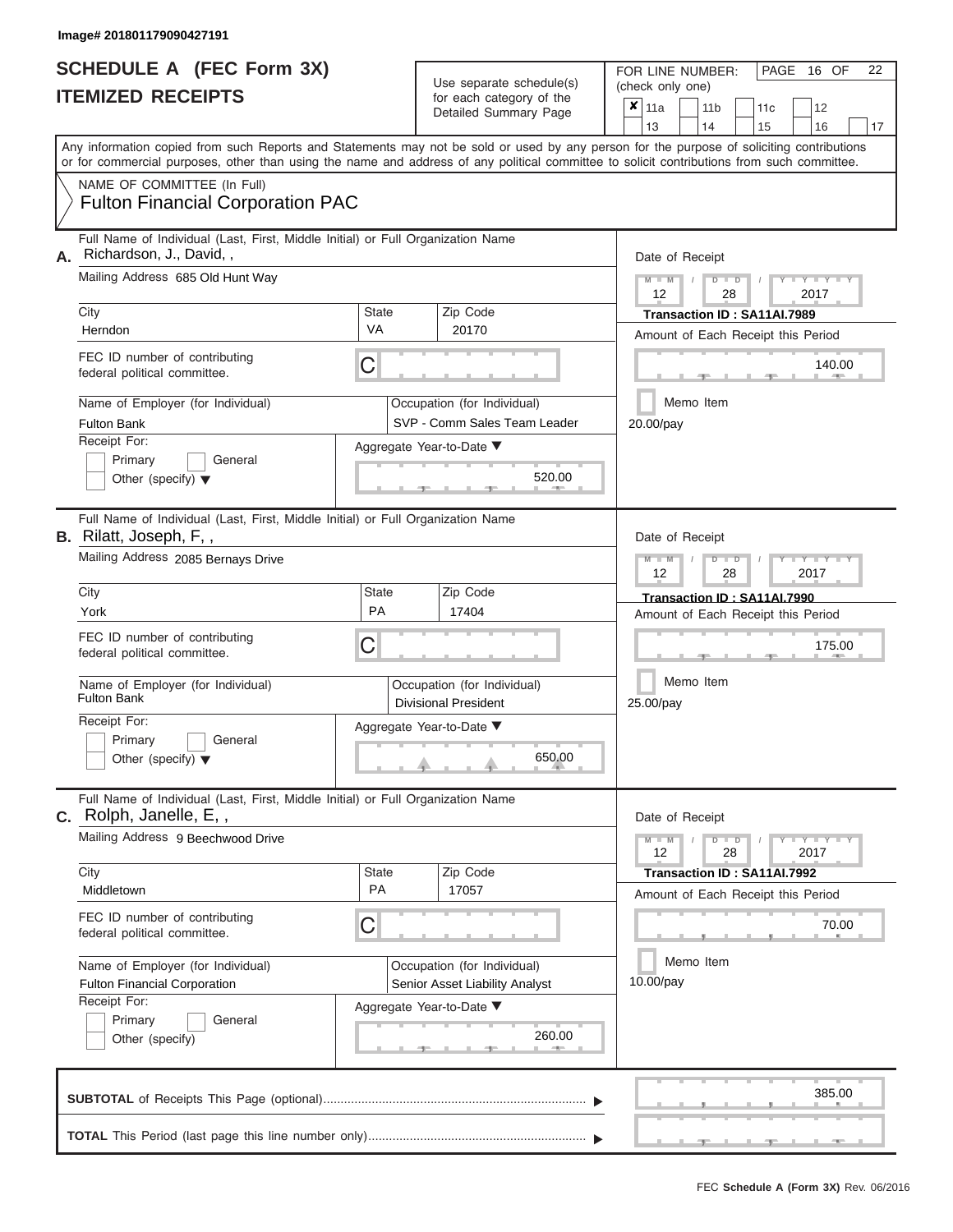|                          | <b>SCHEDULE A (FEC Form 3X)</b> |
|--------------------------|---------------------------------|
| <b>ITEMIZED RECEIPTS</b> |                                 |

FOR LINE NUMBER:<br>(check only one)

PAGE 17 OF 22

|    |                                                                                                                                                                                                                                                                                         |                                    |  | $0.0011$ $0.000901$ $y$ $0.010$<br>Detailed Summary Page             |                        | x                                                    | 11a<br>13     |                                                                          | 11 <sub>b</sub><br>14 | 11 <sub>c</sub><br>15                                             | 12<br>16                     | 17 |  |  |  |  |  |  |  |
|----|-----------------------------------------------------------------------------------------------------------------------------------------------------------------------------------------------------------------------------------------------------------------------------------------|------------------------------------|--|----------------------------------------------------------------------|------------------------|------------------------------------------------------|---------------|--------------------------------------------------------------------------|-----------------------|-------------------------------------------------------------------|------------------------------|----|--|--|--|--|--|--|--|
|    | Any information copied from such Reports and Statements may not be sold or used by any person for the purpose of soliciting contributions<br>or for commercial purposes, other than using the name and address of any political committee to solicit contributions from such committee. |                                    |  |                                                                      |                        |                                                      |               |                                                                          |                       |                                                                   |                              |    |  |  |  |  |  |  |  |
|    | NAME OF COMMITTEE (In Full)<br><b>Fulton Financial Corporation PAC</b>                                                                                                                                                                                                                  |                                    |  |                                                                      |                        |                                                      |               |                                                                          |                       |                                                                   |                              |    |  |  |  |  |  |  |  |
| А. | Full Name of Individual (Last, First, Middle Initial) or Full Organization Name<br>Rush, Jeffrey, R,,<br>Mailing Address 1234 Dauphin Avenue                                                                                                                                            |                                    |  |                                                                      |                        | Date of Receipt<br>$M - M$<br>$D$ $D$<br>$Y - Y - I$ |               |                                                                          |                       |                                                                   |                              |    |  |  |  |  |  |  |  |
|    |                                                                                                                                                                                                                                                                                         |                                    |  |                                                                      |                        |                                                      | 12            |                                                                          | 28                    |                                                                   | 2017                         |    |  |  |  |  |  |  |  |
|    | City<br>Wyomissing                                                                                                                                                                                                                                                                      | <b>State</b><br>PA                 |  | Zip Code<br>19610                                                    |                        |                                                      |               |                                                                          |                       | Transaction ID: SA11AI.7993<br>Amount of Each Receipt this Period |                              |    |  |  |  |  |  |  |  |
|    | FEC ID number of contributing<br>federal political committee.                                                                                                                                                                                                                           | C                                  |  |                                                                      |                        |                                                      |               |                                                                          |                       |                                                                   | 175.00                       |    |  |  |  |  |  |  |  |
|    | Name of Employer (for Individual)<br><b>Fulton Bank</b>                                                                                                                                                                                                                                 |                                    |  | Occupation (for Individual)<br><b>Divisional President</b>           |                        |                                                      | 25.00/pay     |                                                                          | Memo Item             |                                                                   |                              |    |  |  |  |  |  |  |  |
|    | Receipt For:<br>Primary<br>General<br>Other (specify) $\blacktriangledown$                                                                                                                                                                                                              | Aggregate Year-to-Date ▼           |  | 650.00<br>- 7 -                                                      |                        |                                                      |               |                                                                          |                       |                                                                   |                              |    |  |  |  |  |  |  |  |
|    | Full Name of Individual (Last, First, Middle Initial) or Full Organization Name<br>B. Sargent, Angela, M,,                                                                                                                                                                              |                                    |  |                                                                      |                        |                                                      |               |                                                                          | Date of Receipt       |                                                                   |                              |    |  |  |  |  |  |  |  |
|    | Mailing Address 1546 Chadwyck Lane                                                                                                                                                                                                                                                      |                                    |  |                                                                      |                        |                                                      |               | $M - M$<br>$\overline{\mathsf{D}}$<br>$\blacksquare$<br>2017<br>12<br>28 |                       |                                                                   |                              |    |  |  |  |  |  |  |  |
|    | City<br>Manheim                                                                                                                                                                                                                                                                         | <b>State</b><br>PA                 |  | Zip Code<br>17545                                                    |                        |                                                      |               |                                                                          |                       | Transaction ID: SA11AI.7994                                       |                              |    |  |  |  |  |  |  |  |
|    | FEC ID number of contributing<br>С<br>federal political committee.                                                                                                                                                                                                                      |                                    |  |                                                                      |                        |                                                      |               | Amount of Each Receipt this Period<br>175.00                             |                       |                                                                   |                              |    |  |  |  |  |  |  |  |
|    | Name of Employer (for Individual)<br><b>Fulton Financial Corporation</b>                                                                                                                                                                                                                |                                    |  | Occupation (for Individual)<br><b>EVP-Chief Information Officer</b>  |                        | Memo Item<br>25.00/pay                               |               |                                                                          |                       |                                                                   |                              |    |  |  |  |  |  |  |  |
|    | Receipt For:<br>Primary<br>General<br>Other (specify) $\blacktriangledown$                                                                                                                                                                                                              | Aggregate Year-to-Date ▼<br>650.00 |  |                                                                      |                        |                                                      |               |                                                                          |                       |                                                                   |                              |    |  |  |  |  |  |  |  |
|    | Full Name of Individual (Last, First, Middle Initial) or Full Organization Name<br>C. Scheuren, Jeffrey, J,,                                                                                                                                                                            |                                    |  |                                                                      |                        |                                                      |               |                                                                          | Date of Receipt       |                                                                   |                              |    |  |  |  |  |  |  |  |
|    | Mailing Address 2509 Nolt Road                                                                                                                                                                                                                                                          |                                    |  |                                                                      |                        |                                                      | $M - M$<br>12 |                                                                          | $D$ $D$<br>28         |                                                                   | $-1 - Y - 1 - Y - 1$<br>2017 |    |  |  |  |  |  |  |  |
|    | City<br>Lancaster                                                                                                                                                                                                                                                                       | <b>State</b><br>PA                 |  | Zip Code<br>17601                                                    |                        |                                                      |               |                                                                          |                       | Transaction ID: SA11AI.7995<br>Amount of Each Receipt this Period |                              |    |  |  |  |  |  |  |  |
|    | FEC ID number of contributing<br>federal political committee.                                                                                                                                                                                                                           | С                                  |  |                                                                      |                        |                                                      |               |                                                                          |                       |                                                                   | 175.00                       |    |  |  |  |  |  |  |  |
|    | Name of Employer (for Individual)<br>Fulton Mortgage Company<br>Receipt For:                                                                                                                                                                                                            |                                    |  | Occupation (for Individual)<br>EVP - Director of Secondary Marketing | Memo Item<br>25.00/pay |                                                      |               |                                                                          |                       |                                                                   |                              |    |  |  |  |  |  |  |  |
|    | Primary<br>General<br>Other (specify)                                                                                                                                                                                                                                                   | Aggregate Year-to-Date ▼           |  | 650.00                                                               |                        |                                                      |               |                                                                          |                       |                                                                   |                              |    |  |  |  |  |  |  |  |
|    |                                                                                                                                                                                                                                                                                         |                                    |  |                                                                      |                        |                                                      |               |                                                                          |                       |                                                                   | 525.00                       |    |  |  |  |  |  |  |  |
|    |                                                                                                                                                                                                                                                                                         |                                    |  |                                                                      |                        |                                                      |               |                                                                          |                       |                                                                   |                              |    |  |  |  |  |  |  |  |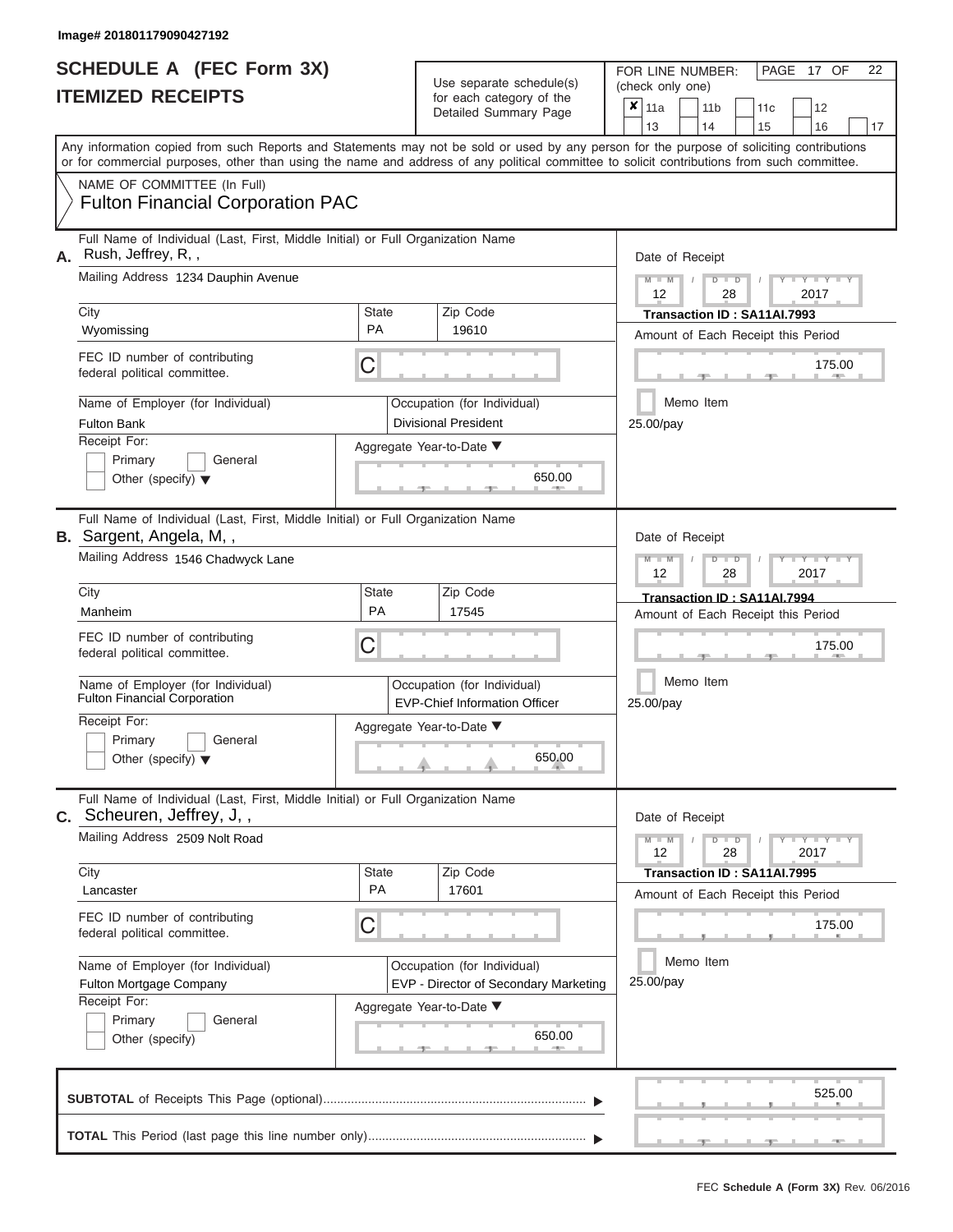|                          | <b>SCHEDULE A (FEC Form 3X)</b> |
|--------------------------|---------------------------------|
| <b>ITEMIZED RECEIPTS</b> |                                 |

FOR LINE NUMBER:<br>(check only one)

PAGE 18 OF 22

|                                                                                                                                                                                                                                                                                         |                    |           | badii balogory of life<br>Detailed Summary Page         | x                      | 11a<br>13                                                             |  |                                                                               | 11 <sub>b</sub><br>14     | 11c<br>15                                                         | 12<br>16                                                    |        | 17 |  |  |  |  |  |
|-----------------------------------------------------------------------------------------------------------------------------------------------------------------------------------------------------------------------------------------------------------------------------------------|--------------------|-----------|---------------------------------------------------------|------------------------|-----------------------------------------------------------------------|--|-------------------------------------------------------------------------------|---------------------------|-------------------------------------------------------------------|-------------------------------------------------------------|--------|----|--|--|--|--|--|
| Any information copied from such Reports and Statements may not be sold or used by any person for the purpose of soliciting contributions<br>or for commercial purposes, other than using the name and address of any political committee to solicit contributions from such committee. |                    |           |                                                         |                        |                                                                       |  |                                                                               |                           |                                                                   |                                                             |        |    |  |  |  |  |  |
| NAME OF COMMITTEE (In Full)<br><b>Fulton Financial Corporation PAC</b>                                                                                                                                                                                                                  |                    |           |                                                         |                        |                                                                       |  |                                                                               |                           |                                                                   |                                                             |        |    |  |  |  |  |  |
| Full Name of Individual (Last, First, Middle Initial) or Full Organization Name<br>Schoch, James, , ,                                                                                                                                                                                   |                    |           |                                                         |                        |                                                                       |  |                                                                               | Date of Receipt           |                                                                   |                                                             |        |    |  |  |  |  |  |
| Mailing Address PO Box 441                                                                                                                                                                                                                                                              |                    |           |                                                         |                        | $M - M$<br>$D$ $D$<br>12<br>2017<br>28<br>Transaction ID: SA11AI.7996 |  |                                                                               |                           |                                                                   |                                                             |        |    |  |  |  |  |  |
| City<br>East Petersburg                                                                                                                                                                                                                                                                 | <b>State</b><br>PA |           | Zip Code<br>17520                                       |                        |                                                                       |  |                                                                               |                           | Amount of Each Receipt this Period                                |                                                             |        |    |  |  |  |  |  |
| FEC ID number of contributing<br>federal political committee.                                                                                                                                                                                                                           | С                  |           |                                                         | 175.00                 |                                                                       |  |                                                                               |                           |                                                                   |                                                             |        |    |  |  |  |  |  |
| Name of Employer (for Individual)<br><b>Fulton Financial Corporation</b>                                                                                                                                                                                                                |                    |           | Occupation (for Individual)<br>President, Leasing Group | Memo Item<br>25.00/pay |                                                                       |  |                                                                               |                           |                                                                   |                                                             |        |    |  |  |  |  |  |
| Receipt For:<br>Primary<br>General<br>Other (specify) $\blacktriangledown$                                                                                                                                                                                                              |                    |           | Aggregate Year-to-Date ▼<br>650.00<br>$-1$              |                        |                                                                       |  |                                                                               |                           |                                                                   |                                                             |        |    |  |  |  |  |  |
| Full Name of Individual (Last, First, Middle Initial) or Full Organization Name<br><b>B.</b> Schroeder, Linda, R,,                                                                                                                                                                      |                    |           |                                                         |                        |                                                                       |  | Date of Receipt<br>$M - M$<br>D<br>Y TY<br>$\blacksquare$<br>2017<br>12<br>28 |                           |                                                                   |                                                             |        |    |  |  |  |  |  |
| Mailing Address 1420 Chadwyck Lane                                                                                                                                                                                                                                                      |                    |           |                                                         |                        |                                                                       |  |                                                                               |                           |                                                                   |                                                             |        |    |  |  |  |  |  |
| City<br>Manheim                                                                                                                                                                                                                                                                         | <b>State</b><br>PA |           | Zip Code<br>17545                                       |                        |                                                                       |  |                                                                               |                           | Transaction ID: SA11AI.7997<br>Amount of Each Receipt this Period |                                                             |        |    |  |  |  |  |  |
| FEC ID number of contributing<br>federal political committee.                                                                                                                                                                                                                           | С                  |           |                                                         |                        | 140.00<br>Memo Item<br>20.00/pay                                      |  |                                                                               |                           |                                                                   |                                                             |        |    |  |  |  |  |  |
| Name of Employer (for Individual)<br><b>Fulton Financial Corporation</b>                                                                                                                                                                                                                |                    |           | Occupation (for Individual)<br>SVP-Bank Controller      |                        |                                                                       |  |                                                                               |                           |                                                                   |                                                             |        |    |  |  |  |  |  |
| Receipt For:<br>Primary<br>General<br>Other (specify) $\blacktriangledown$                                                                                                                                                                                                              |                    |           | Aggregate Year-to-Date ▼<br>600.00                      |                        |                                                                       |  |                                                                               |                           |                                                                   |                                                             |        |    |  |  |  |  |  |
| Full Name of Individual (Last, First, Middle Initial) or Full Organization Name<br>C. Shirker, Kimberly, , ,                                                                                                                                                                            |                    |           |                                                         |                        |                                                                       |  |                                                                               | Date of Receipt           |                                                                   |                                                             |        |    |  |  |  |  |  |
| Mailing Address 998 Fairview Avenue                                                                                                                                                                                                                                                     |                    |           |                                                         |                        | $M - M$<br>12                                                         |  |                                                                               | D<br>$\blacksquare$<br>28 |                                                                   | $\mathbf{I} = \mathbf{Y} + \mathbf{I} - \mathbf{Y}$<br>2017 |        |    |  |  |  |  |  |
| City<br>Ephrata                                                                                                                                                                                                                                                                         | <b>State</b><br>PA |           | Zip Code<br>17522                                       |                        |                                                                       |  |                                                                               |                           | Transaction ID: SA11AI.7999<br>Amount of Each Receipt this Period |                                                             |        |    |  |  |  |  |  |
| FEC ID number of contributing<br>federal political committee.                                                                                                                                                                                                                           | С                  |           |                                                         |                        |                                                                       |  |                                                                               |                           |                                                                   |                                                             | 140.00 |    |  |  |  |  |  |
| Name of Employer (for Individual)<br><b>Fulton Financial Corporation</b><br>Receipt For:                                                                                                                                                                                                |                    | Senior VP | Occupation (for Individual)                             | Memo Item<br>20.00/pay |                                                                       |  |                                                                               |                           |                                                                   |                                                             |        |    |  |  |  |  |  |
| Primary<br>General<br>Other (specify)                                                                                                                                                                                                                                                   |                    |           | Aggregate Year-to-Date ▼<br>520.00                      |                        |                                                                       |  |                                                                               |                           |                                                                   |                                                             |        |    |  |  |  |  |  |
|                                                                                                                                                                                                                                                                                         |                    |           |                                                         |                        |                                                                       |  |                                                                               |                           |                                                                   |                                                             | 455.00 |    |  |  |  |  |  |
|                                                                                                                                                                                                                                                                                         |                    |           |                                                         |                        |                                                                       |  |                                                                               |                           |                                                                   |                                                             |        |    |  |  |  |  |  |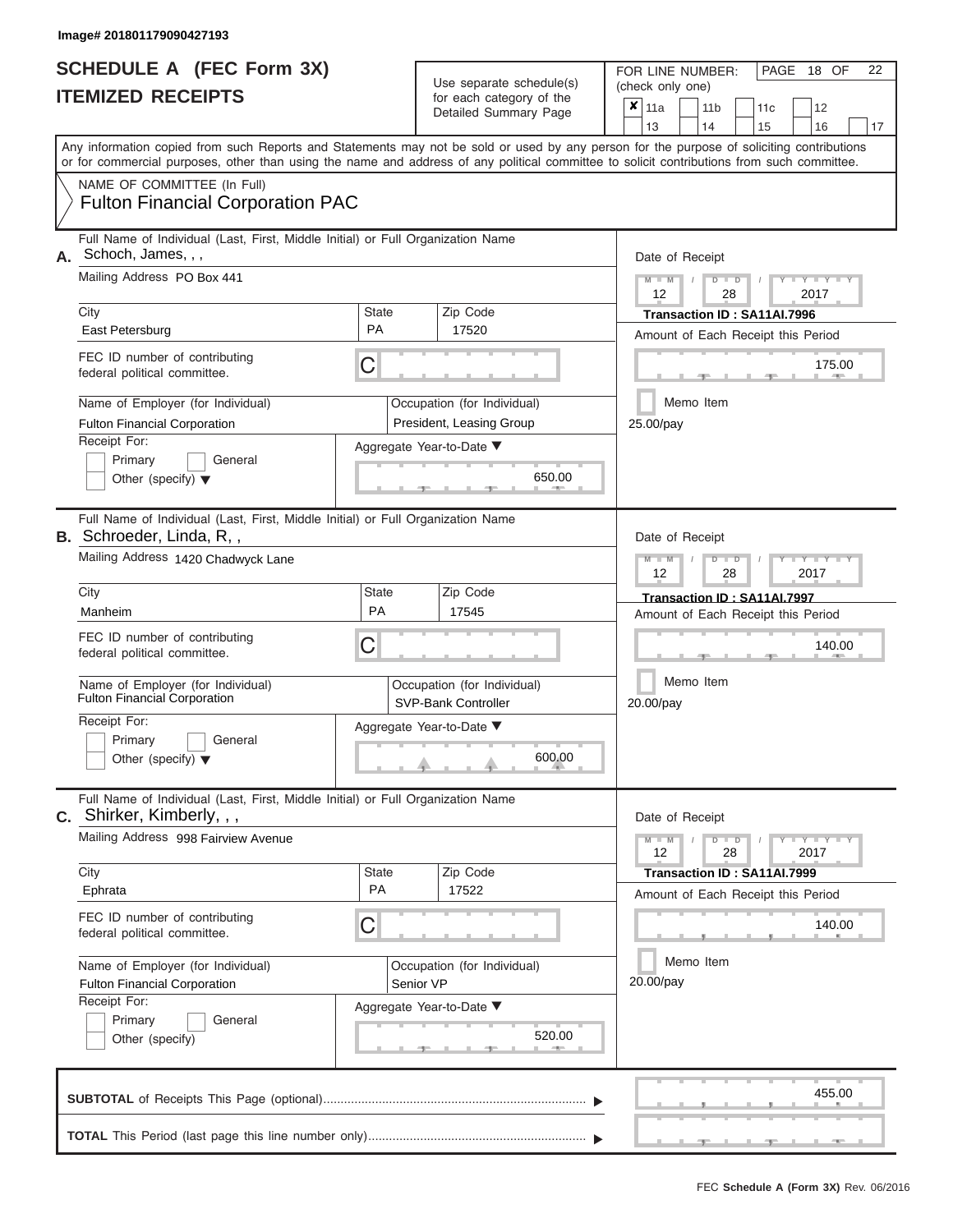|                          | <b>SCHEDULE A (FEC Form 3X)</b> |
|--------------------------|---------------------------------|
| <b>ITEMIZED RECEIPTS</b> |                                 |

FOR LINE NUMBER:<br>(check only one)

PAGE 19 OF 22

|    |                                                                                                                                                                                                                                                                                         |                           | $0.0011$ $0.000901$ $y$ $0.010$<br>Detailed Summary Page | ×                                                                 | 11a<br>13                              |  | 11 <sub>b</sub><br>14          | 11c<br>15                                                         | 12<br>16                                                                                          | 17 |  |  |  |  |  |  |  |
|----|-----------------------------------------------------------------------------------------------------------------------------------------------------------------------------------------------------------------------------------------------------------------------------------------|---------------------------|----------------------------------------------------------|-------------------------------------------------------------------|----------------------------------------|--|--------------------------------|-------------------------------------------------------------------|---------------------------------------------------------------------------------------------------|----|--|--|--|--|--|--|--|
|    | Any information copied from such Reports and Statements may not be sold or used by any person for the purpose of soliciting contributions<br>or for commercial purposes, other than using the name and address of any political committee to solicit contributions from such committee. |                           |                                                          |                                                                   |                                        |  |                                |                                                                   |                                                                                                   |    |  |  |  |  |  |  |  |
|    | NAME OF COMMITTEE (In Full)<br><b>Fulton Financial Corporation PAC</b>                                                                                                                                                                                                                  |                           |                                                          |                                                                   |                                        |  |                                |                                                                   |                                                                                                   |    |  |  |  |  |  |  |  |
| А. | Full Name of Individual (Last, First, Middle Initial) or Full Organization Name<br>Snyder Darr, Krista, , ,                                                                                                                                                                             |                           |                                                          |                                                                   | Date of Receipt                        |  |                                |                                                                   |                                                                                                   |    |  |  |  |  |  |  |  |
|    | Mailing Address 2280 Sutton Road                                                                                                                                                                                                                                                        |                           |                                                          |                                                                   | $M - M$<br>12                          |  | $D$ $D$<br>28                  |                                                                   | 2017                                                                                              |    |  |  |  |  |  |  |  |
|    | City<br>york                                                                                                                                                                                                                                                                            | <b>State</b><br>PA        | Zip Code<br>17403                                        | Transaction ID: SA11AI.8001<br>Amount of Each Receipt this Period |                                        |  |                                |                                                                   |                                                                                                   |    |  |  |  |  |  |  |  |
|    | FEC ID number of contributing<br>federal political committee.                                                                                                                                                                                                                           | C                         |                                                          |                                                                   | 140.00                                 |  |                                |                                                                   |                                                                                                   |    |  |  |  |  |  |  |  |
|    | Name of Employer (for Individual)                                                                                                                                                                                                                                                       |                           | Occupation (for Individual)                              |                                                                   | Memo Item<br>20.00/pay                 |  |                                |                                                                   |                                                                                                   |    |  |  |  |  |  |  |  |
|    | Receipt For:<br>Primary<br>General<br>Other (specify) $\blacktriangledown$                                                                                                                                                                                                              |                           | Aggregate Year-to-Date ▼<br>360.00                       |                                                                   |                                        |  |                                |                                                                   |                                                                                                   |    |  |  |  |  |  |  |  |
|    | Full Name of Individual (Last, First, Middle Initial) or Full Organization Name<br><b>B.</b> Spicer, Bruce, R,,                                                                                                                                                                         |                           |                                                          |                                                                   |                                        |  | Date of Receipt                |                                                                   |                                                                                                   |    |  |  |  |  |  |  |  |
|    | Mailing Address 1730 Tenby Drive                                                                                                                                                                                                                                                        |                           |                                                          |                                                                   | $M - M$<br>$D$ $D$<br>12<br>28<br>2017 |  |                                |                                                                   |                                                                                                   |    |  |  |  |  |  |  |  |
|    | City<br>Hershey                                                                                                                                                                                                                                                                         | <b>State</b><br><b>PA</b> | Zip Code<br>17033                                        |                                                                   |                                        |  |                                | Transaction ID: SA11AI.8002<br>Amount of Each Receipt this Period |                                                                                                   |    |  |  |  |  |  |  |  |
|    | FEC ID number of contributing<br>federal political committee.                                                                                                                                                                                                                           | С                         |                                                          |                                                                   | 70.00<br>Memo Item<br>10.00/pay        |  |                                |                                                                   |                                                                                                   |    |  |  |  |  |  |  |  |
|    | Name of Employer (for Individual)<br><b>Fulton Financial Corporation</b>                                                                                                                                                                                                                |                           | Occupation (for Individual)<br>Vice President            |                                                                   |                                        |  |                                |                                                                   |                                                                                                   |    |  |  |  |  |  |  |  |
|    | Receipt For:<br>Primary<br>General<br>Other (specify) $\blacktriangledown$                                                                                                                                                                                                              |                           | Aggregate Year-to-Date ▼<br>260.00                       |                                                                   |                                        |  |                                |                                                                   |                                                                                                   |    |  |  |  |  |  |  |  |
|    | Full Name of Individual (Last, First, Middle Initial) or Full Organization Name<br>C. Taylor, Bernadette, M,,                                                                                                                                                                           |                           |                                                          |                                                                   | Date of Receipt                        |  |                                |                                                                   |                                                                                                   |    |  |  |  |  |  |  |  |
|    | Mailing Address 3279 Verdant Grove                                                                                                                                                                                                                                                      |                           |                                                          |                                                                   | $M - M$<br>12                          |  | $\overline{\phantom{a}}$<br>28 |                                                                   | $\blacksquare$ $\blacksquare$ $\blacksquare$ $\blacksquare$ $\blacksquare$ $\blacksquare$<br>2017 |    |  |  |  |  |  |  |  |
|    | City<br>Lancaster                                                                                                                                                                                                                                                                       | <b>State</b><br>PA        | Zip Code<br>17601                                        |                                                                   |                                        |  |                                | Transaction ID: SA11AI.8004<br>Amount of Each Receipt this Period |                                                                                                   |    |  |  |  |  |  |  |  |
|    | FEC ID number of contributing<br>federal political committee.                                                                                                                                                                                                                           | С                         |                                                          |                                                                   |                                        |  |                                |                                                                   | 175.00                                                                                            |    |  |  |  |  |  |  |  |
|    | Name of Employer (for Individual)<br>Fulton Financial Corporation<br>Receipt For:                                                                                                                                                                                                       |                           | Occupation (for Individual)<br>EVP-Employment            |                                                                   | Memo Item<br>25.00/pay                 |  |                                |                                                                   |                                                                                                   |    |  |  |  |  |  |  |  |
|    | Primary<br>General<br>Other (specify)                                                                                                                                                                                                                                                   |                           | Aggregate Year-to-Date ▼<br>650.00                       |                                                                   |                                        |  |                                |                                                                   |                                                                                                   |    |  |  |  |  |  |  |  |
|    |                                                                                                                                                                                                                                                                                         |                           |                                                          |                                                                   |                                        |  |                                |                                                                   | 385.00                                                                                            |    |  |  |  |  |  |  |  |
|    |                                                                                                                                                                                                                                                                                         |                           |                                                          |                                                                   |                                        |  |                                |                                                                   |                                                                                                   |    |  |  |  |  |  |  |  |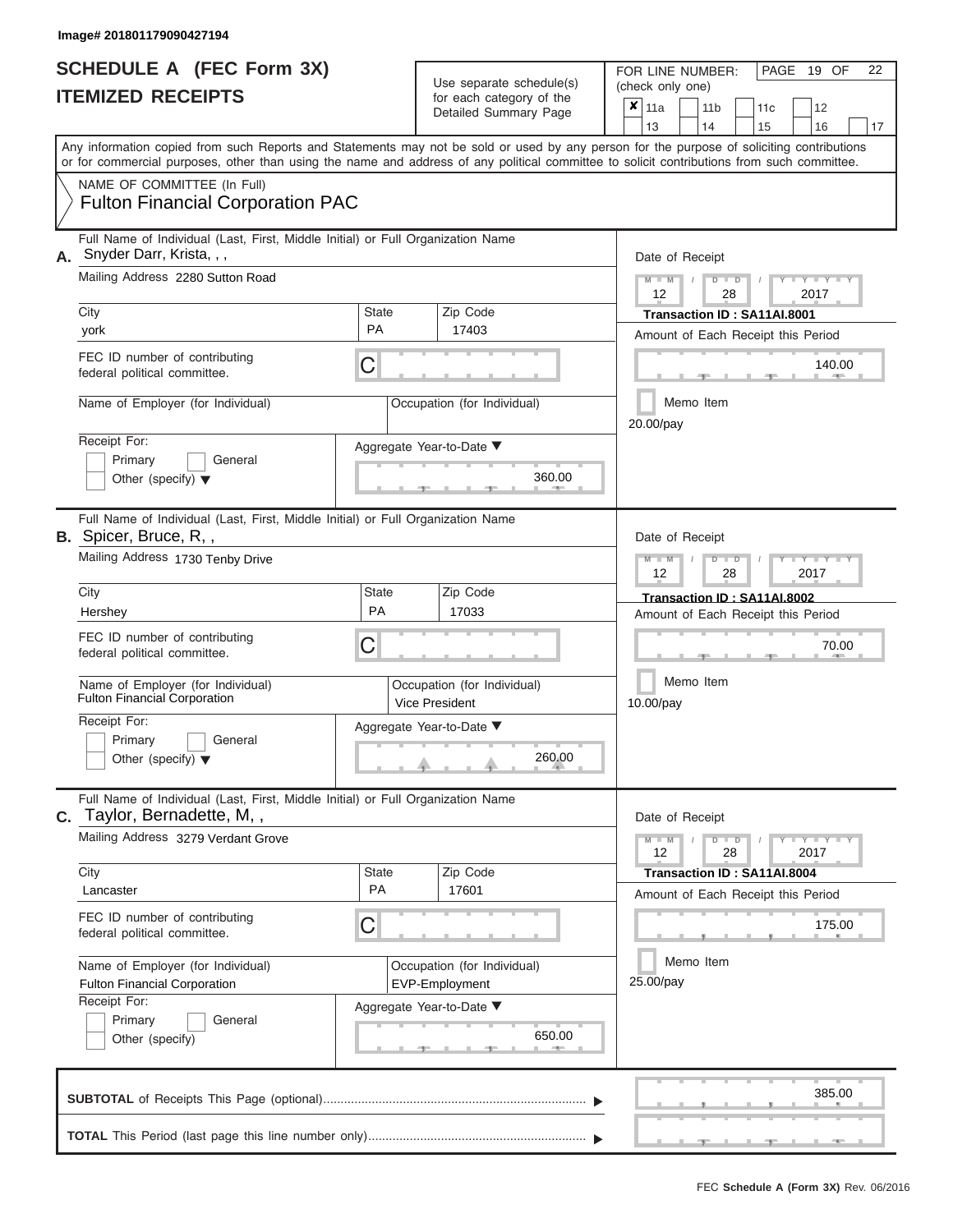|                          | SCHEDULE A (FEC Form 3X) |
|--------------------------|--------------------------|
| <b>ITEMIZED RECEIPTS</b> |                          |

FOR LINE NUMBER:<br>(check only one) Use separate schedule(s)<br>for each category of the

|    |                                                                                                                                                                                                                                                                                         |                    |                                                       | badii balogory of life<br>Detailed Summary Page              | ×                                            | 11a<br>13                                                         |  |                                                                                             | 11 <sub>b</sub><br>14 |                        | 11c<br>15                   | 12<br>16                           |        | 17 |  |  |  |  |  |  |
|----|-----------------------------------------------------------------------------------------------------------------------------------------------------------------------------------------------------------------------------------------------------------------------------------------|--------------------|-------------------------------------------------------|--------------------------------------------------------------|----------------------------------------------|-------------------------------------------------------------------|--|---------------------------------------------------------------------------------------------|-----------------------|------------------------|-----------------------------|------------------------------------|--------|----|--|--|--|--|--|--|
|    | Any information copied from such Reports and Statements may not be sold or used by any person for the purpose of soliciting contributions<br>or for commercial purposes, other than using the name and address of any political committee to solicit contributions from such committee. |                    |                                                       |                                                              |                                              |                                                                   |  |                                                                                             |                       |                        |                             |                                    |        |    |  |  |  |  |  |  |
|    | NAME OF COMMITTEE (In Full)<br><b>Fulton Financial Corporation PAC</b>                                                                                                                                                                                                                  |                    |                                                       |                                                              |                                              |                                                                   |  |                                                                                             |                       |                        |                             |                                    |        |    |  |  |  |  |  |  |
| А. | Full Name of Individual (Last, First, Middle Initial) or Full Organization Name<br>Taylor, P, Randolph,,<br>Mailing Address 827 Westridge Drive                                                                                                                                         |                    |                                                       |                                                              |                                              | Date of Receipt<br>$M - M$<br>$D$ $D$                             |  |                                                                                             |                       |                        |                             |                                    |        |    |  |  |  |  |  |  |
|    | City                                                                                                                                                                                                                                                                                    | <b>State</b>       |                                                       | Zip Code                                                     |                                              | 12                                                                |  |                                                                                             |                       | 28                     | Transaction ID: SA11AI.8005 | 2017                               |        |    |  |  |  |  |  |  |
|    | Wilmington                                                                                                                                                                                                                                                                              | DE                 |                                                       | 19707-2307                                                   |                                              |                                                                   |  |                                                                                             |                       |                        |                             | Amount of Each Receipt this Period |        |    |  |  |  |  |  |  |
|    | FEC ID number of contributing<br>federal political committee.                                                                                                                                                                                                                           | C                  |                                                       |                                                              | 105.00                                       |                                                                   |  |                                                                                             |                       |                        |                             |                                    |        |    |  |  |  |  |  |  |
|    | Name of Employer (for Individual)<br><b>Fulton Bank</b>                                                                                                                                                                                                                                 |                    |                                                       | Occupation (for Individual)<br><b>Regional President</b>     |                                              | Memo Item<br>15.00/pay                                            |  |                                                                                             |                       |                        |                             |                                    |        |    |  |  |  |  |  |  |
|    | Receipt For:<br>Primary<br>General<br>Other (specify) $\blacktriangledown$                                                                                                                                                                                                              |                    |                                                       | Aggregate Year-to-Date ▼<br>390.00<br>$-1$                   |                                              |                                                                   |  |                                                                                             |                       |                        |                             |                                    |        |    |  |  |  |  |  |  |
|    | Full Name of Individual (Last, First, Middle Initial) or Full Organization Name<br>B. Velencia, Jennifer, , ,                                                                                                                                                                           |                    |                                                       |                                                              |                                              |                                                                   |  | Date of Receipt<br>$M - M$<br>$\overline{\mathsf{D}}$<br>$\blacksquare$<br>2017<br>12<br>28 |                       |                        |                             |                                    |        |    |  |  |  |  |  |  |
|    | Mailing Address 480 New Holland Avenue, Suite 8302                                                                                                                                                                                                                                      |                    |                                                       |                                                              |                                              |                                                                   |  |                                                                                             |                       |                        |                             |                                    |        |    |  |  |  |  |  |  |
|    | City<br>Lancaster                                                                                                                                                                                                                                                                       | <b>State</b><br>PA |                                                       | Zip Code<br>17602                                            |                                              | Transaction ID: SA11AI.8007<br>Amount of Each Receipt this Period |  |                                                                                             |                       |                        |                             |                                    |        |    |  |  |  |  |  |  |
|    | FEC ID number of contributing<br>federal political committee.                                                                                                                                                                                                                           | C                  |                                                       |                                                              |                                              |                                                                   |  |                                                                                             |                       |                        | 70.00                       |                                    |        |    |  |  |  |  |  |  |
|    | Name of Employer (for Individual)<br><b>Fulton Financial Corporation</b>                                                                                                                                                                                                                |                    | Occupation (for Individual)<br>VP - Associate Counsel |                                                              |                                              |                                                                   |  |                                                                                             |                       | Memo Item<br>10.00/pay |                             |                                    |        |    |  |  |  |  |  |  |
|    | Receipt For:<br>Primary<br>General<br>Other (specify) $\blacktriangledown$                                                                                                                                                                                                              |                    |                                                       | Aggregate Year-to-Date ▼<br>260.00                           |                                              |                                                                   |  |                                                                                             |                       |                        |                             |                                    |        |    |  |  |  |  |  |  |
| C. | Full Name of Individual (Last, First, Middle Initial) or Full Organization Name<br>Watts, Kristen, K,,                                                                                                                                                                                  |                    |                                                       |                                                              |                                              |                                                                   |  |                                                                                             | Date of Receipt       |                        |                             |                                    |        |    |  |  |  |  |  |  |
|    | Mailing Address 49 Strathford Drive                                                                                                                                                                                                                                                     |                    |                                                       |                                                              |                                              | $M - M$<br>12                                                     |  |                                                                                             |                       | $\blacksquare$<br>28   |                             | $T - Y = Y - T$<br>2017            |        |    |  |  |  |  |  |  |
|    | City<br>Lebanon                                                                                                                                                                                                                                                                         | <b>State</b><br>PA |                                                       | Zip Code<br>17042                                            |                                              |                                                                   |  |                                                                                             |                       |                        | Transaction ID: SA11AI.8009 |                                    |        |    |  |  |  |  |  |  |
|    | FEC ID number of contributing<br>federal political committee.                                                                                                                                                                                                                           | C                  |                                                       |                                                              | Amount of Each Receipt this Period<br>140.00 |                                                                   |  |                                                                                             |                       |                        |                             |                                    |        |    |  |  |  |  |  |  |
|    | Name of Employer (for Individual)<br><b>Fulton Bank</b>                                                                                                                                                                                                                                 |                    |                                                       | Occupation (for Individual)<br><b>Senior Vice Prresident</b> |                                              | Memo Item<br>20.00/pay                                            |  |                                                                                             |                       |                        |                             |                                    |        |    |  |  |  |  |  |  |
|    | Receipt For:<br>Primary<br>General<br>Other (specify)                                                                                                                                                                                                                                   |                    |                                                       | Aggregate Year-to-Date ▼<br>520.00                           |                                              |                                                                   |  |                                                                                             |                       |                        |                             |                                    |        |    |  |  |  |  |  |  |
|    |                                                                                                                                                                                                                                                                                         |                    |                                                       |                                                              |                                              |                                                                   |  |                                                                                             |                       |                        |                             |                                    | 315.00 |    |  |  |  |  |  |  |
|    |                                                                                                                                                                                                                                                                                         |                    |                                                       |                                                              |                                              |                                                                   |  |                                                                                             |                       |                        |                             |                                    |        |    |  |  |  |  |  |  |

 ▲ ▲ ▲ , , .

PAGE 20 OF 22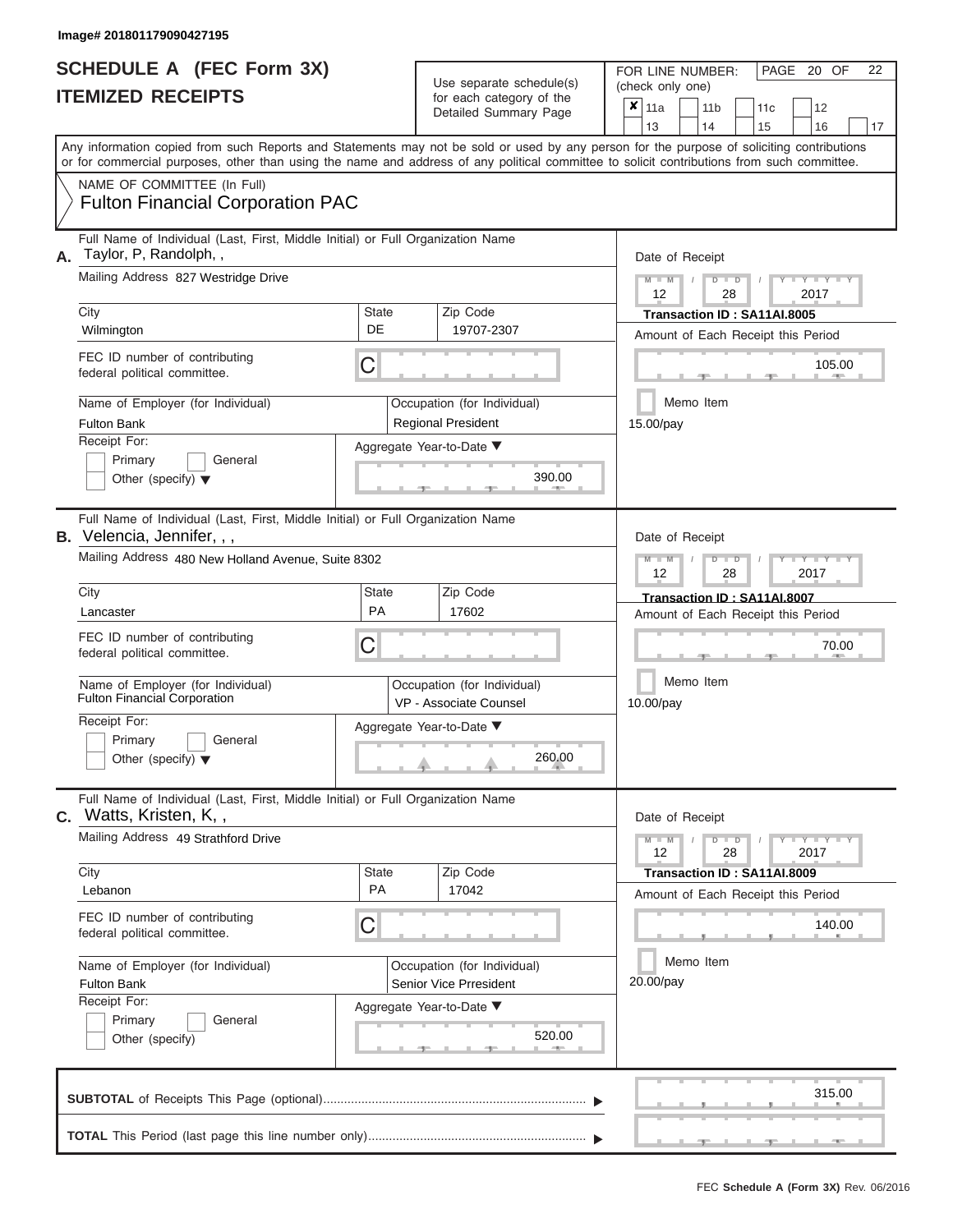|                          | <b>SCHEDULE A (FEC Form 3X)</b> |
|--------------------------|---------------------------------|
| <b>ITEMIZED RECEIPTS</b> |                                 |

FOR LINE NUMBER:<br>(check only one) Use separate schedule(s)<br>for each category of the

|    |                                                                                                                                                                                                                                                                                         |                                                      |                                               | badii balogory of lik<br>Detailed Summary Page | x |                                                                   | 11a<br>13                                                         |                                                                                              | 11 <sub>b</sub><br>14 | 11c<br>15                                                         |  | 12<br>16 | 17 |  |  |  |  |  |
|----|-----------------------------------------------------------------------------------------------------------------------------------------------------------------------------------------------------------------------------------------------------------------------------------------|------------------------------------------------------|-----------------------------------------------|------------------------------------------------|---|-------------------------------------------------------------------|-------------------------------------------------------------------|----------------------------------------------------------------------------------------------|-----------------------|-------------------------------------------------------------------|--|----------|----|--|--|--|--|--|
|    | Any information copied from such Reports and Statements may not be sold or used by any person for the purpose of soliciting contributions<br>or for commercial purposes, other than using the name and address of any political committee to solicit contributions from such committee. |                                                      |                                               |                                                |   |                                                                   |                                                                   |                                                                                              |                       |                                                                   |  |          |    |  |  |  |  |  |
|    | NAME OF COMMITTEE (In Full)<br><b>Fulton Financial Corporation PAC</b>                                                                                                                                                                                                                  |                                                      |                                               |                                                |   |                                                                   |                                                                   |                                                                                              |                       |                                                                   |  |          |    |  |  |  |  |  |
| Α. | Full Name of Individual (Last, First, Middle Initial) or Full Organization Name<br>Whitesell, Karen, G,,                                                                                                                                                                                |                                                      |                                               |                                                |   |                                                                   | Date of Receipt                                                   |                                                                                              |                       |                                                                   |  |          |    |  |  |  |  |  |
|    | Mailing Address 1001 Old Vintage Road                                                                                                                                                                                                                                                   |                                                      |                                               |                                                |   |                                                                   |                                                                   | $M - M$<br>$D$ $D$<br>12<br>2017<br>28                                                       |                       |                                                                   |  |          |    |  |  |  |  |  |
|    | City<br>Chesapeake                                                                                                                                                                                                                                                                      | Zip Code<br><b>State</b><br><b>VA</b><br>23322       |                                               |                                                |   |                                                                   | Transaction ID: SA11AI.8010<br>Amount of Each Receipt this Period |                                                                                              |                       |                                                                   |  |          |    |  |  |  |  |  |
|    | FEC ID number of contributing<br>federal political committee.                                                                                                                                                                                                                           | C                                                    |                                               |                                                |   |                                                                   | 140.00                                                            |                                                                                              |                       |                                                                   |  |          |    |  |  |  |  |  |
|    | Name of Employer (for Individual)<br><b>Fulton Bank</b>                                                                                                                                                                                                                                 | Occupation (for Individual)<br><b>SVP</b>            |                                               | Memo Item<br>20.00/pay                         |   |                                                                   |                                                                   |                                                                                              |                       |                                                                   |  |          |    |  |  |  |  |  |
|    | Receipt For:<br>Primary<br>General<br>Other (specify) $\blacktriangledown$                                                                                                                                                                                                              |                                                      |                                               | Aggregate Year-to-Date ▼<br>460.00             |   |                                                                   |                                                                   |                                                                                              |                       |                                                                   |  |          |    |  |  |  |  |  |
|    | Full Name of Individual (Last, First, Middle Initial) or Full Organization Name<br><b>B.</b> Wilkinson, Katherine, K,,                                                                                                                                                                  |                                                      |                                               |                                                |   |                                                                   | Date of Receipt                                                   |                                                                                              |                       |                                                                   |  |          |    |  |  |  |  |  |
|    | Mailing Address 217 South Pond Road                                                                                                                                                                                                                                                     |                                                      |                                               |                                                |   |                                                                   |                                                                   | $M - M$<br>D<br>Y Y<br>$\blacksquare$<br>2017<br>12<br>28                                    |                       |                                                                   |  |          |    |  |  |  |  |  |
|    | City<br>Hockessin                                                                                                                                                                                                                                                                       | <b>State</b><br>DE                                   |                                               | Zip Code<br>19707                              |   | Transaction ID: SA11AI.8011<br>Amount of Each Receipt this Period |                                                                   |                                                                                              |                       |                                                                   |  |          |    |  |  |  |  |  |
|    | FEC ID number of contributing<br>С<br>federal political committee.                                                                                                                                                                                                                      |                                                      |                                               |                                                |   |                                                                   |                                                                   | 140.00                                                                                       |                       |                                                                   |  |          |    |  |  |  |  |  |
|    | Name of Employer (for Individual)<br><b>Fulton Bank</b>                                                                                                                                                                                                                                 | Occupation (for Individual)<br>Senior Vice President |                                               | Memo Item<br>20.00/pay                         |   |                                                                   |                                                                   |                                                                                              |                       |                                                                   |  |          |    |  |  |  |  |  |
|    | Receipt For:<br>Primary<br>General<br>Other (specify) $\blacktriangledown$                                                                                                                                                                                                              |                                                      | Aggregate Year-to-Date ▼<br>360.00            |                                                |   |                                                                   |                                                                   |                                                                                              |                       |                                                                   |  |          |    |  |  |  |  |  |
|    | Full Name of Individual (Last, First, Middle Initial) or Full Organization Name<br>C. Wohlford, Sherri, L,,                                                                                                                                                                             |                                                      |                                               |                                                |   |                                                                   |                                                                   |                                                                                              | Date of Receipt       |                                                                   |  |          |    |  |  |  |  |  |
|    | Mailing Address 240 Leonard Street                                                                                                                                                                                                                                                      |                                                      |                                               |                                                |   |                                                                   |                                                                   | $M - M$<br>D<br>$\mathbf{I} = \mathbf{Y} + \mathbf{Y}$<br>$\blacksquare$<br>12<br>28<br>2017 |                       |                                                                   |  |          |    |  |  |  |  |  |
|    | City<br>Bloomsburg                                                                                                                                                                                                                                                                      | <b>State</b><br>PA                                   |                                               | Zip Code<br>17815                              |   |                                                                   |                                                                   |                                                                                              |                       | Transaction ID: SA11AI.8013<br>Amount of Each Receipt this Period |  |          |    |  |  |  |  |  |
|    | FEC ID number of contributing<br>federal political committee.                                                                                                                                                                                                                           | С                                                    |                                               |                                                |   |                                                                   |                                                                   |                                                                                              |                       | 35.00                                                             |  |          |    |  |  |  |  |  |
|    | Name of Employer (for Individual)<br>FNB Bank<br>Receipt For:                                                                                                                                                                                                                           |                                                      | Occupation (for Individual)<br>Vice President | Memo Item<br>$5.00$ /pay                       |   |                                                                   |                                                                   |                                                                                              |                       |                                                                   |  |          |    |  |  |  |  |  |
|    | General<br>Primary<br>Other (specify)                                                                                                                                                                                                                                                   |                                                      | Aggregate Year-to-Date ▼<br>205.00            |                                                |   |                                                                   |                                                                   |                                                                                              |                       |                                                                   |  |          |    |  |  |  |  |  |
|    |                                                                                                                                                                                                                                                                                         |                                                      |                                               |                                                |   |                                                                   |                                                                   |                                                                                              |                       |                                                                   |  | 315.00   |    |  |  |  |  |  |
|    |                                                                                                                                                                                                                                                                                         |                                                      |                                               |                                                |   |                                                                   |                                                                   |                                                                                              |                       |                                                                   |  | 6440.00  |    |  |  |  |  |  |

PAGE 21 OF 22